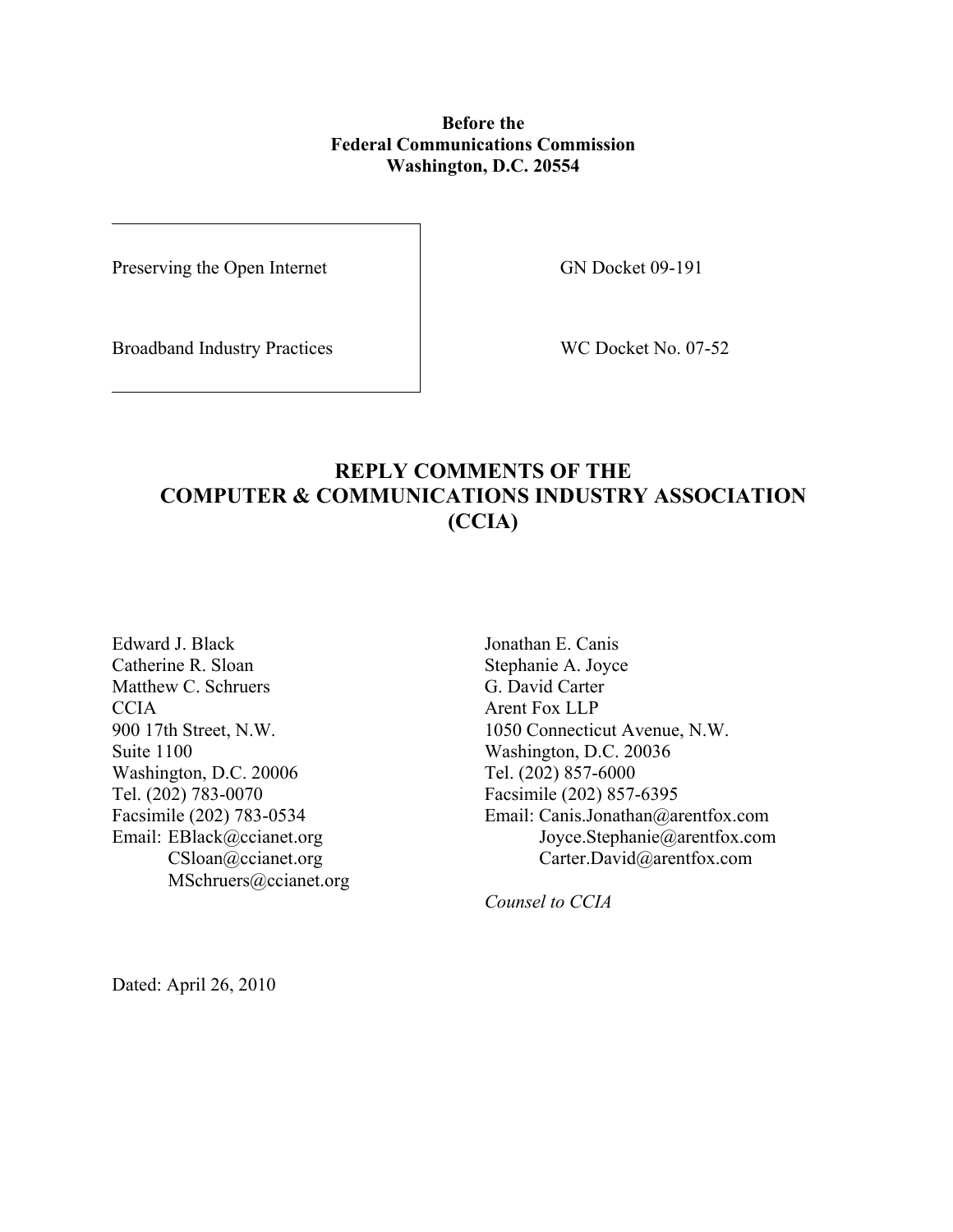## **TABLE OF CONTENTS**

|--|

| $\overline{I}$ . | OPEN INTERNET RULES ARE NECESSARY BECAUSE THE INTERNET<br>ACCESS MARKET IS TOO CONCENTRATED AND TERMINATING ACCESS    |                                                                                                                                                        |  |
|------------------|-----------------------------------------------------------------------------------------------------------------------|--------------------------------------------------------------------------------------------------------------------------------------------------------|--|
| II.              | THE COMMUNICATIONS ACT OF 1934 AUTHORIZES THE COMMISSION<br>TO ADOPT THE PROPOSED RULES FOR PRESERVING ACCESS TO THE  |                                                                                                                                                        |  |
|                  | A <sub>1</sub>                                                                                                        | The Commission Should Apply Title II to Two-Way Internet Access Over<br>Any Tangible Transmission Facility, Including Wireline and Cable Facilities 10 |  |
|                  | <b>B.</b>                                                                                                             | The Commission Should Require That All Two-Way Internet<br>Communications Services Must Be Made Available on a Standalone Basis 14                     |  |
|                  | $C$ .                                                                                                                 | Two-Way Internet Communications Via Radio and Satellite Spectrum                                                                                       |  |
|                  | D.                                                                                                                    | An IAP's Provision of Content, Such as Video Streaming, Should Be<br>Subject to Limited Regulation to Prevent Discriminatory Treatment  18             |  |
| III.             | THE COMMISSION SHOULD NEITHER ENCOURAGE NOR DEPUTIZE<br><b>INTERNET ACCESS PROVIDERS TO GENERALLY ENFORCE PRIVATE</b> |                                                                                                                                                        |  |
|                  |                                                                                                                       |                                                                                                                                                        |  |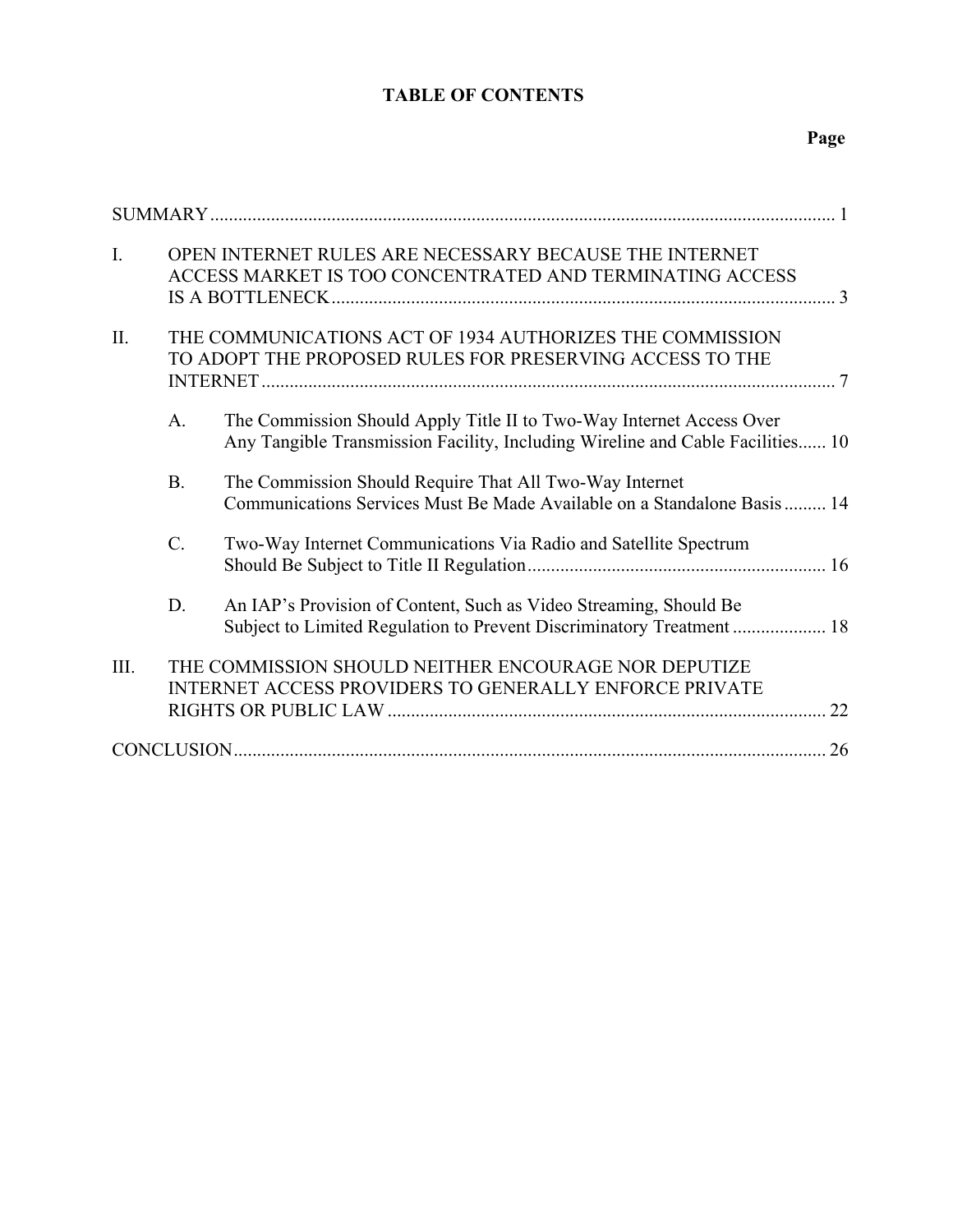The Computer & Communications Industry Association ("CCIA"), by its undersigned counsel, files these Reply Comments in response to the Notice of Proposed Rulemaking released October 22, 2009, in these dockets ("NPRM").<sup>[1](#page-2-1)</sup> CCIA will focus in these Reply Comments on explaining why, contrary to the belief of some commenters, the Commission has and should exercise its jurisdiction over broadband services in order to ensure that two-way public Internet access remains protected from discriminatory or unreasonable private interference.

#### **SUMMARY**

The time for adopting rules to safeguard broadband subscribers' unfettered access to the Internet is now, and the Commission has the authority to do so. Convergence and vertical integration by and among the owners of Internet access facilities — including wireline, wireless, cable, and satellite providers — are reaching unprecedented levels. And the lesson of *Comcast*[2](#page-2-0) instructs that it is within the power of broadband Internet access providers ("IAPs") to manipulate traffic for their own commercial purposes in a manner that restricts consumer choice, perhaps undetectably.

As even IAPs recognize, all broadband Internet access is converging to the same IPbased technology, and thus the most sensible and even-handed action that the Commission can take is to apply Title II telecommunications law to the transmission component of Internet access service. The Commission should focus, finally, on functionality rather than medium or type of facility in order to apply the six Open Internet principles of the NPRM. Title II is the appropriate

<span id="page-2-1"></span><sup>1</sup> On January 13, 2010, CCIA timely filed Initial Comments in this docket, hereinafter referred to as the "CCIA Comments."

<span id="page-2-0"></span><sup>2</sup> *Formal Complaint of Free Press and Public Knowledge Against Comcast Corporation for Secretly Degrading Peer-to-Peer Applications*, Memorandum Opinion and Order, 23 FCC Rcd. 1028 (2008), *appealed sub. nom. Comcast v. FCC*, No. 08-1291 (D.C. Cir.) (opinion issued April 6, 2010) (vacating order).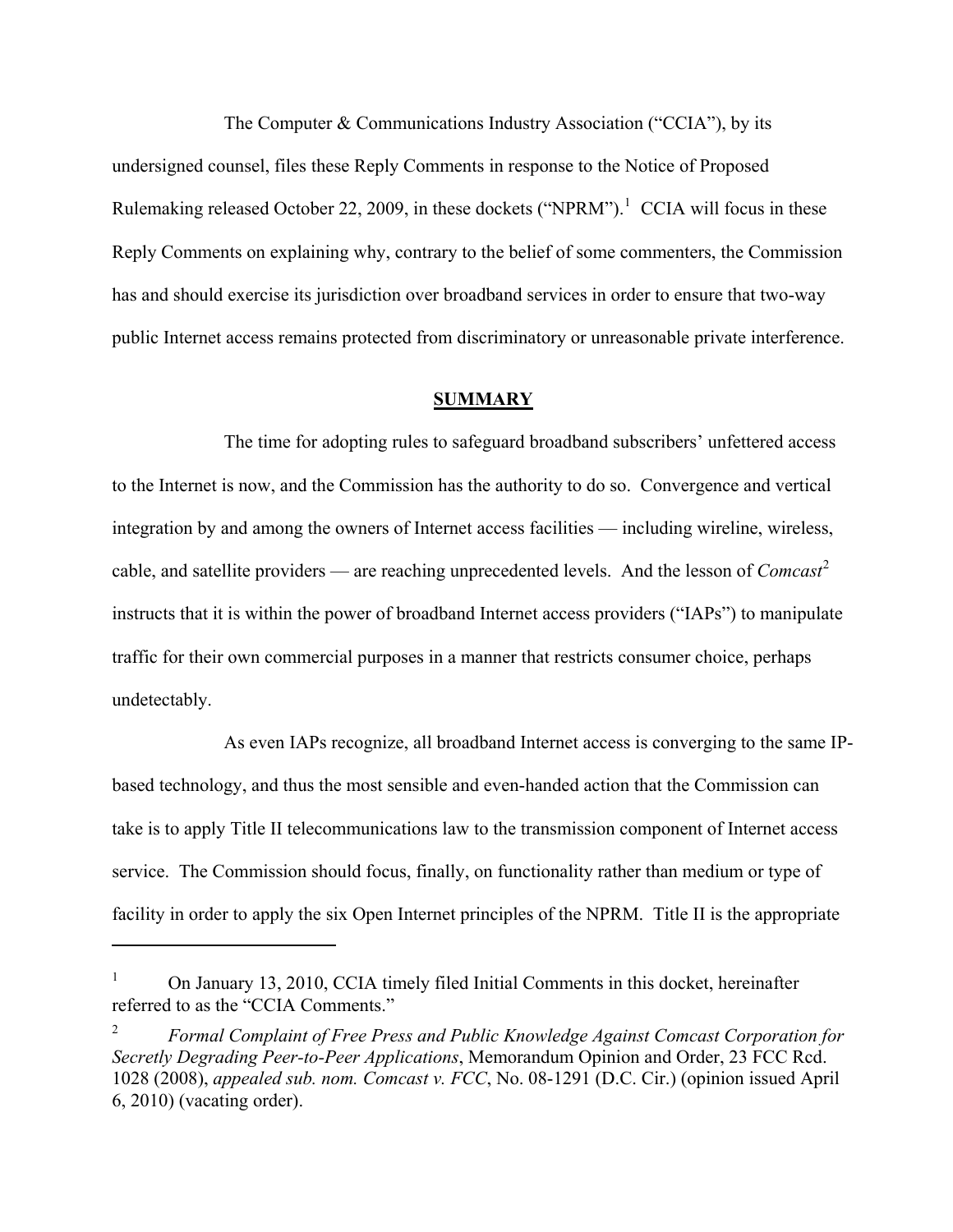statutory authority for effecting this result, for those provisions always have governed the offering of two-way communications paths, which is exactly what broadband IAPs provide today.

Even-handedness does not, however, require draconian or inflexible regulation. Certain technologies, particularly wireless services, have technological characteristics that are different from wireline or cable facilities. The Commission can accommodate those differences, and acknowledge the particular challenges facing wireless broadband IAPs, through its application of the "reasonable network management practices" caveat that is included in the Open Internet principles. What is reasonable for a Digital Subscriber Line provider or a wireless provider may not be reasonable for a fiber-optic broadband provider, and this divergence can be embraced easily via the definition of "reasonable network management practices." In the alternative, the Commission can employ its forbearance authority under Section 10, 47 U.S.C. § 160, to exempt certain carriers, or classes of carriers, from certain aspects of the Open Internet rules.

With regard to the proposed exception for "managed or specialized services" from the forthcoming rules, which appears targeted to enterprise contracts and one-way access to entertainment content, CCIA is concerned that this exception could have unintended negative consequences. The term is vague and ill-defined, rendering the proposed exception potentially so broad as to swallow the rules or, on the converse, so narrow as to force the Commission to determine, on a case-by-case micromanaged basis, which services are exempt and which are not. CCIA suggests that the Commission refrain from adopting the proposed exception until the term is better understood and its application more predictable. At this time, the best course lies in adopting the Open Internet principles as federal rules, and reserving further judgment on any exceptions until those rules take effect and the practical results on the IAP market can be measured.

2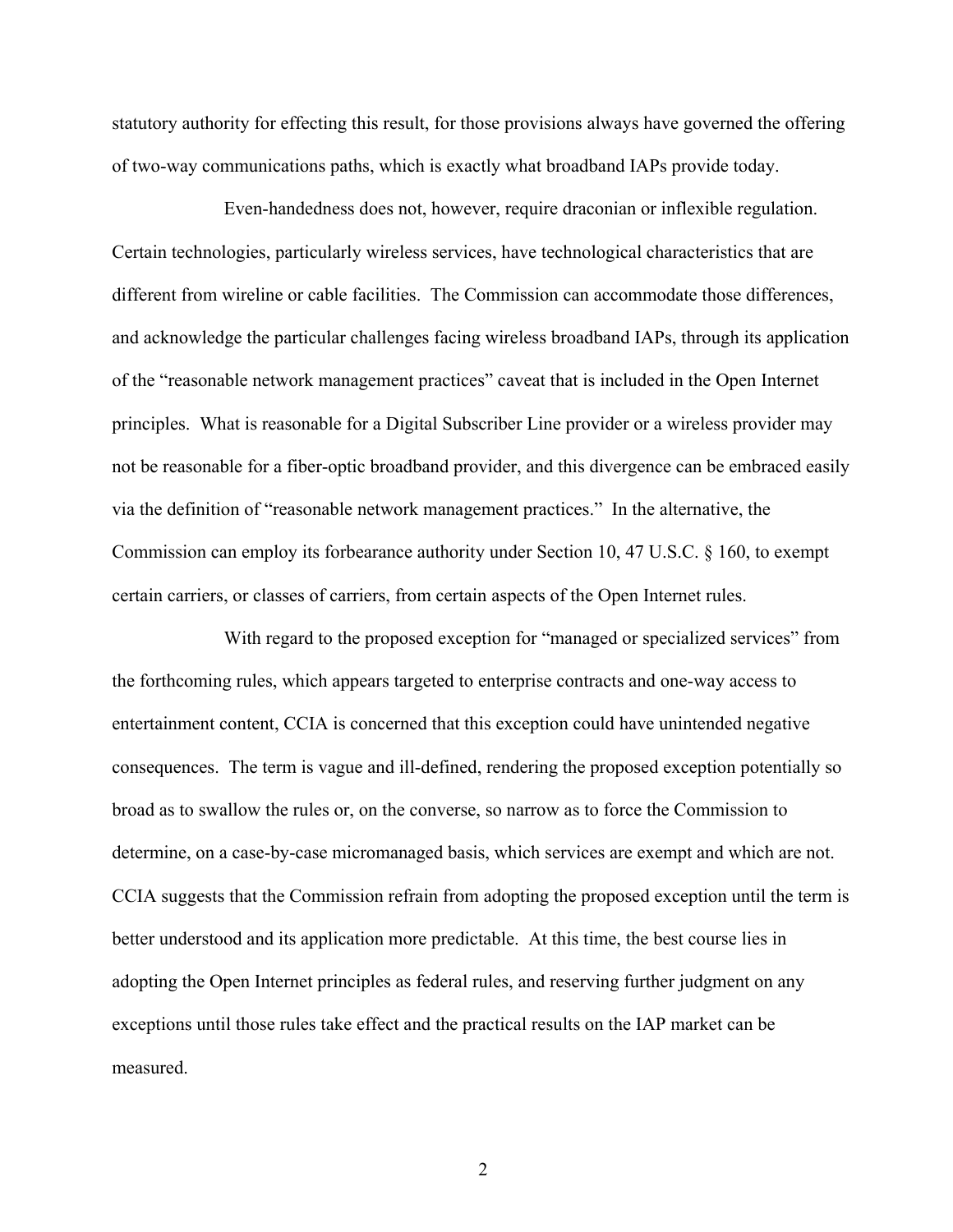## **I. OPEN INTERNET RULES ARE NECESSARY BECAUSE THE INTERNET ACCESS MARKET IS TOO CONCENTRATED AND TERMINATING ACCESS IS A BOTTLENECK**

The Internet access market is in the hands of too few firms to permit the Commission to cling to "free market" bromides as a means of securing unfettered Internet access for American consumers. Concentration and vertical integration in this market is at the tipping point. This fact is demonstrated even in the comments of those who want to convince the Commission that meaningful competition among Internet access service providers exists. And, as CCIA explained in its Initial Comments, the fact that this handful of firms holds out the threat of non-deployment as their response to adoption of the open Internet principles in the NPRM, itself illustrates the power that these few behemoths hold. $3$ 

Statistics provided by Verizon, a fully integrated incumbent carrier covering the bulk of 10 states and select markets in 21 others, demonstrate that the wireline-cable duopoly blankets 96.5% of American homes.<sup>[4](#page-4-2)</sup> Due to the demise of the CLEC industry and the complexities of local franchising law, that duopoly is not one merely of technology but also of companies; Verizon DSL and the resident cable franchise holder likely control more than 90% of the broadband facilities in any community within Verizon's territory. Thus, consumers in these regions have only two companies from which to purchase Internet access: their cable operator or Verizon. Though Comcast and others trumpet their recent restraint from raising broadband rates,<sup>[5](#page-4-0)</sup>

<span id="page-4-1"></span><sup>3</sup> CCIA Comments at 9.

<span id="page-4-2"></span><sup>4</sup> "There are about 27 million households in Verizon's local service territory, and 96.5% of them are in areas that have access to both Verizon's DSL service and cable modem broadband." GN Docket No. 09-191, Verizon/Verizon Wireless Comments, Decl. of Michael D. Topper ¶ 15 (Jan. 14, 2010).

<span id="page-4-0"></span><sup>5</sup> "[O]n numerous occasions we have doubled the broadband speeds available to customers without increasing prices." GN Docket No. 09-191, Comcast Corp. Comments at 8 (Jan. 14, 2010) ("Comcast Comments").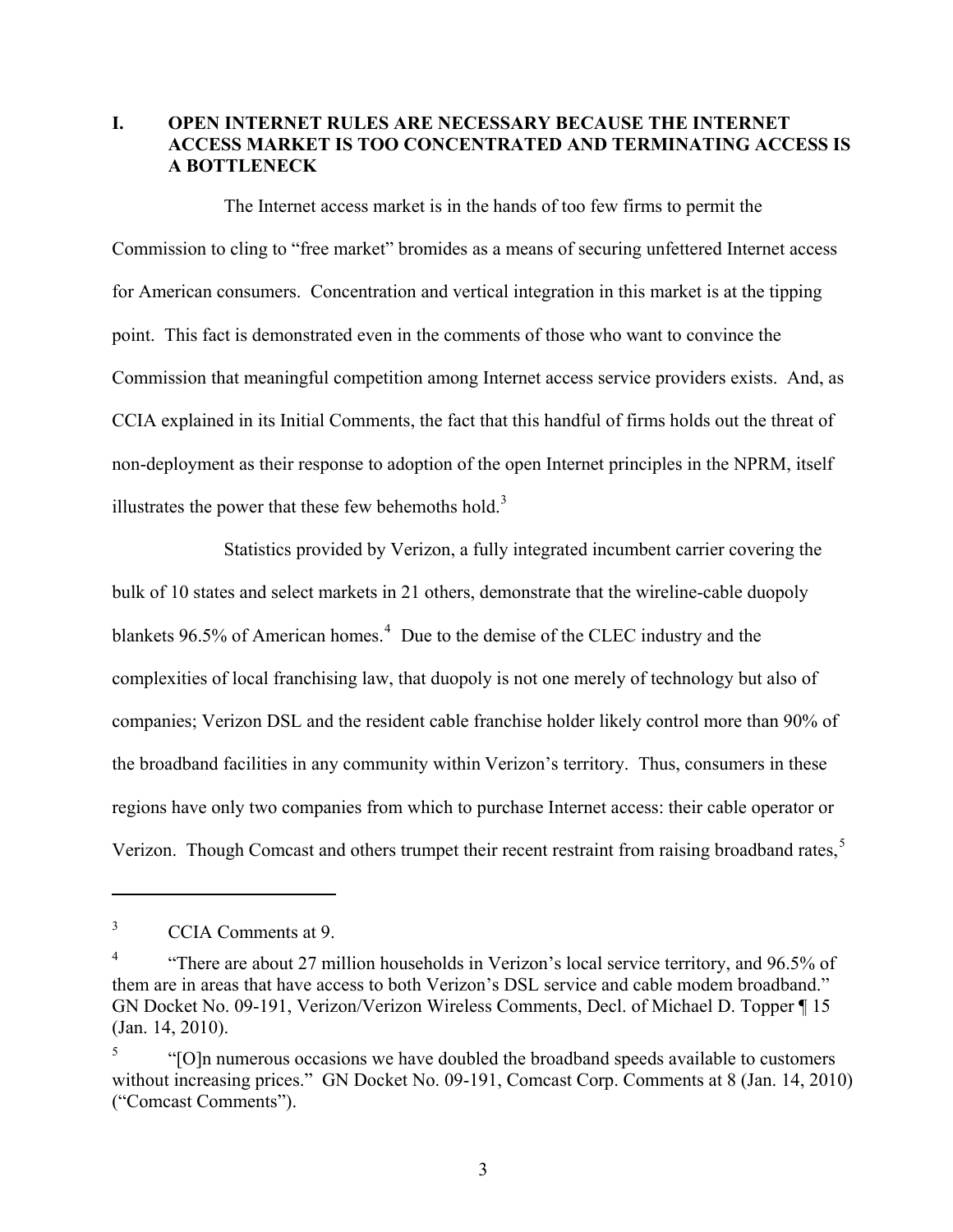the fact remains that broadband IAPs retain substantial pricing freedom. No wonder that the National Broadband Plan contemplates making Internet access a covered, subsidized component of Universal Service<sup>[6](#page-5-1)</sup>

In addition, technological convergence, horizontal consolidation, and vertical integration in the telecommunications market is at the tipping point. The proposed Comcast-NBC Universal merger would pair the largest player for half of the IAP duopoly with an extremely powerful and diverse provider of news and entertainment programming and will, for several services, eliminate head-to-head competition between these firms.<sup>[7](#page-5-2)</sup> The ability of the merged entity to attract and retain subscribers and to exert influence as a buyer of content will be unprecedented. In addition, this merger would raise the already high barriers to entering the content distribution market.<sup>[8](#page-5-0)</sup> At this crucial stage of the Internet's development as a content distribution vehicle, affirmative Commission action is needed to ensure that broadband IAPs are constrained in the manner in which they manipulate the subscriber's Internet experience.

CCIA appreciates the strides that network owners have made in deploying middleand last-mile broadband facilities in the last few years. That progress cannot be overlooked. Nor can we overlook, however, how few firms accomplished that task. For the fact remains that

<span id="page-5-1"></span><sup>6</sup> Federal Communications Commission, *Connecting America*: *The National Broadband Plan* at 140, 143-147 (Mar. 17, 2010) (recommending the creation of the Connect America Fund [Recommendation 8.2] and the Mobility Fund [Recommendation 8.3]) (hereinafter *National Broadband Plan*).

<span id="page-5-2"></span><sup>7</sup> Dr. Mark Cooper, Ph.D., Director of Research for the Consumer Federation of America, predicts that, if consummated, the merger will eliminate inter-firm competition in content provision for several local video markets as well as in distribution markets including the Internet. *Competition in the Media and Entertainment Distribution Market*: *Hearing Before the Subcomm. on Antitrust, Competition Policy and Consumer Rights of the H. Comm. on the Judiciary*, 111th Cong. 3 (Feb. 25, 2010) (Testimony of Dr. Mark Cooper, Ph. D.), *available at* http://judiciary.house.gov/hearings/pdf/Cooper100225.pdf.

<span id="page-5-0"></span><sup>8</sup> *Id*.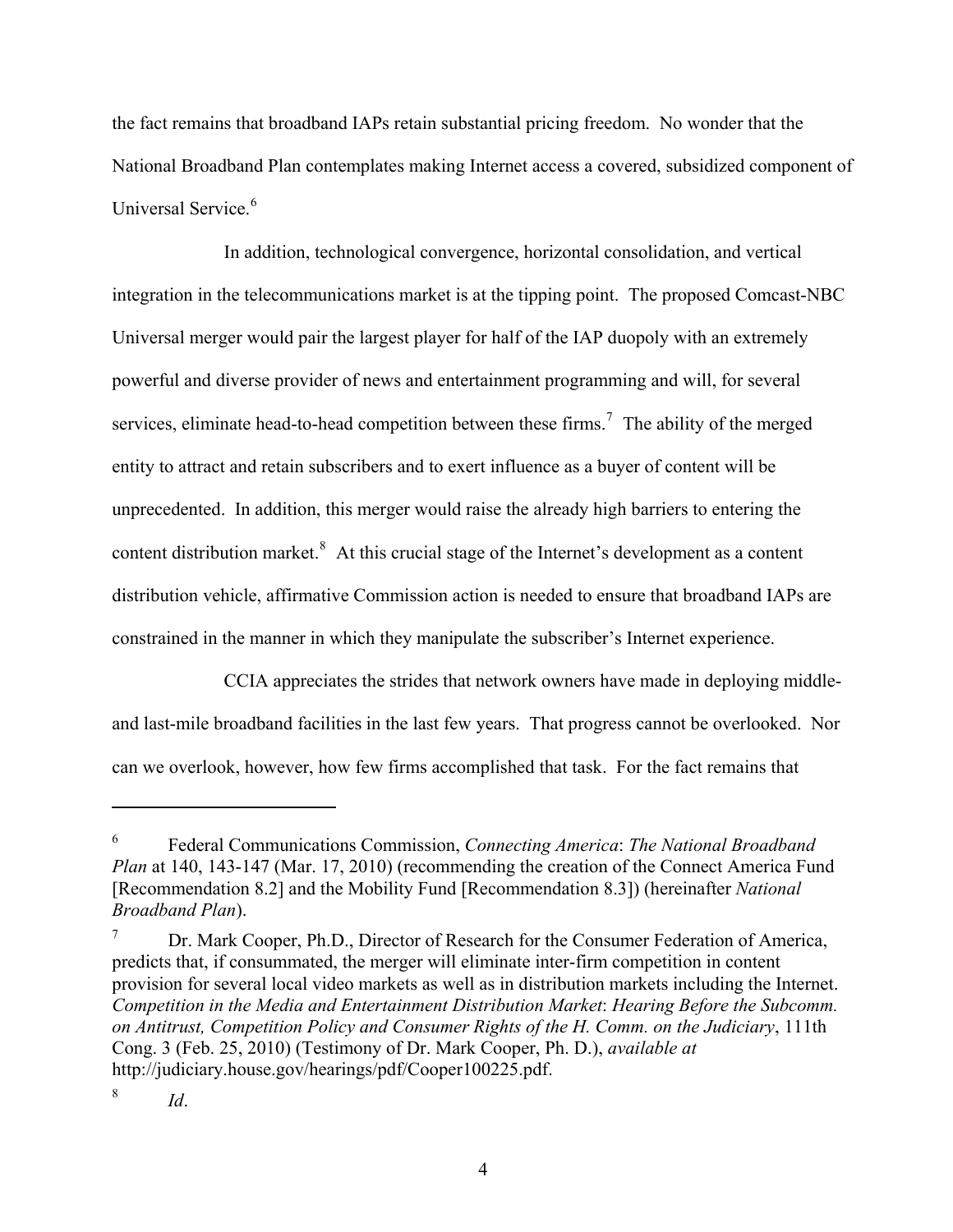however diligently wireline and cable firms build out networks, the market simply has too few such firms. The paucity of players requires that the Commission codify enforceable, pro-consumer Open Internet principles to ensure that Internet access subscribers retain basic access rights to compensate for their utter lack of negotiating power against today's wireline-cable duopoly.

Unsurprisingly, the comments of IAPs and their representative trade associations in this proceeding argue that the Commission lacks authority to adopt Open Internet rules.<sup>[9](#page-6-1)</sup> AT&T, for example, first argues that ancillary jurisdiction under Title I of the Communications Act of 1934 cannot reach IAPs, which it characterizes as information providers, $10$  and then asserts that Title II cannot support the proposed "rigid 'nondiscrimination' rule that is starkly more onerous than Section 202(a).<sup>"[11](#page-6-3)</sup> Comcast likewise argues that ancillary jurisdiction is unavailing in this proceeding, there purportedly being no "specific statutorily mandated responsibility" of the Commission to protect American consumers from unfair treatment at the hands of IAPs.<sup>[12](#page-6-0)</sup> Their message to the Commission is principally that it is powerless to act, buttressed by lengthy presentations as to the purported power of content and online services "hyper giants" such as

<span id="page-6-1"></span><sup>9</sup> Comcast Comments at 22-26; GN Docket No. 09-191, AT&T Comments at 208-222 (Jan. 14, 2010) ("AT&T Comments"); GN Docket No. 09-191, Verizon/Verizon Wireless Comments at 86-109 (Jan. 14, 2010) ("Verizon Comments"); *see also* GN Docket No. 09-191, Nat'l Cable & Telecomms. Ass'n. Comments at 49-64 (Jan. 14, 2010) (proposed rules would violate First Amendment).

<span id="page-6-2"></span><sup>10</sup> The April 6 decision of the D.C. Circuit in *Comcast v. FCC* bolsters this position, as the court held that "the Commission's ancillary authority is really incidental to, and contingent upon, *specifically delegated powers under the Act*." *Comcast v. FCC*, No. 08-1291, slip op. at 21 (D.C. Cir. Apr. 6, 2010) (emphasis in original, quotations and citations omitted). By contrast, Commissioner Meredith Attwell Baker previously has stated that Title I does enable the Commission to regulate Internet access service. Remarks of Commissioner Meredith A. Baker, State of the Net Conference (Jan. 26, 2010), *available at* http://hraunfoss.fcc.gov/edocs\_public/attachmatch/DOC-295978A1.pdf.

<span id="page-6-3"></span><sup>11</sup> AT&T Comments at 214.

<span id="page-6-0"></span><sup>&</sup>lt;sup>12</sup> Comcast Comments at 24-25. As noted in fn. 10, *supra*, Comcast prevailed with this argument before the D.C. Circuit in *Comcast v. FCC*.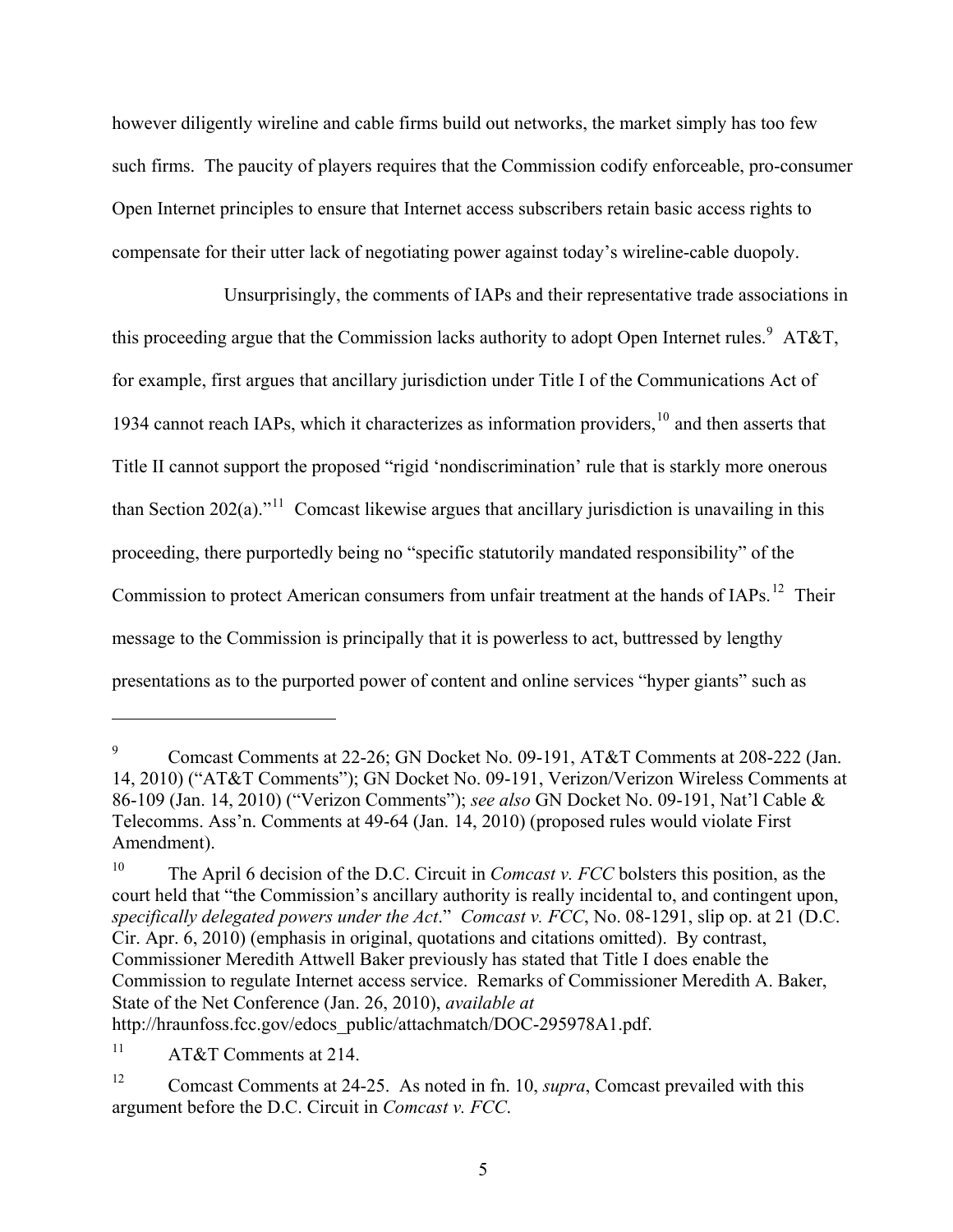Google, Amazon, and eBay.<sup>[13](#page-7-1)</sup> These comments artfully ignore the irrefutable fact that last-mile IAP connections remain in the hands of a very few facility owners who today face neither scrutiny nor restriction in the manner in which they provision Internet access. Given the state of network buildout, convergence, and integration, the refrain of "do nothing" — often presented as "first do no harm" but having the same meaning $14$  — cannot be the correct policy choice for the Commission.

Adoption of clear rules which clarify mandates that long have applied to telecommunications will not do harm. To the contrary, as several technology company founders and CEOs told the Commission, "[a]n open Internet fuels a competitive and efficient marketplace … yielding maximum growth and economic opportunity."[15](#page-7-3) Adoption of the Open Internet principles thus will not impose onerous new regulations on the paths that lead Americans to the Internet, but rather will simply "ensure that the qualities that have made the Internet so successful are protected."[16](#page-7-4) And as several longtime Internet investors aptly stated in this docket, "Net Neutrality policy is pro-investment, pro-competition, and pro-consumer.<sup>"[17](#page-7-0)</sup>

CCIA urges the Commission to reject calls by commenters to adhere to the tenets of antitrust for determining whether Open Internet rules are necessary; of course those commenters

!!!!!!!!!!!!!!!!!!!!!!!!!!!!!!!!!!!!!!!!!!!!!!!!!!!!!!!!!!!

<span id="page-7-4"></span> $16$  *Id.* 

<span id="page-7-1"></span><sup>13</sup> AT&T Comments at 27-29; *see also* Verizon Comments at 13-14.

<span id="page-7-2"></span><sup>&</sup>lt;sup>14</sup> AT&T Comments at 1.

<span id="page-7-3"></span><sup>15</sup> GN Docket No. 09-191, Letter from Jared Kopf, Chairman & President, AdRoll.com, *et al*. to Julius Genachowski, FCC Chairman (Oct. 19, 2009) (submitted under letter from Open Internet Coalition dated November 24, 2010) ("Tech Investor Letter").

<span id="page-7-0"></span><sup>17</sup> GN Docket No. 09-191, Letter from Immad Akhund, Co-Founder, Heyzap, *et al.* to Julius Genachowski, FCC Chairman (Oct. 21, 2009) (submitted under letter from Open Internet Coalition dated November 24, 2010).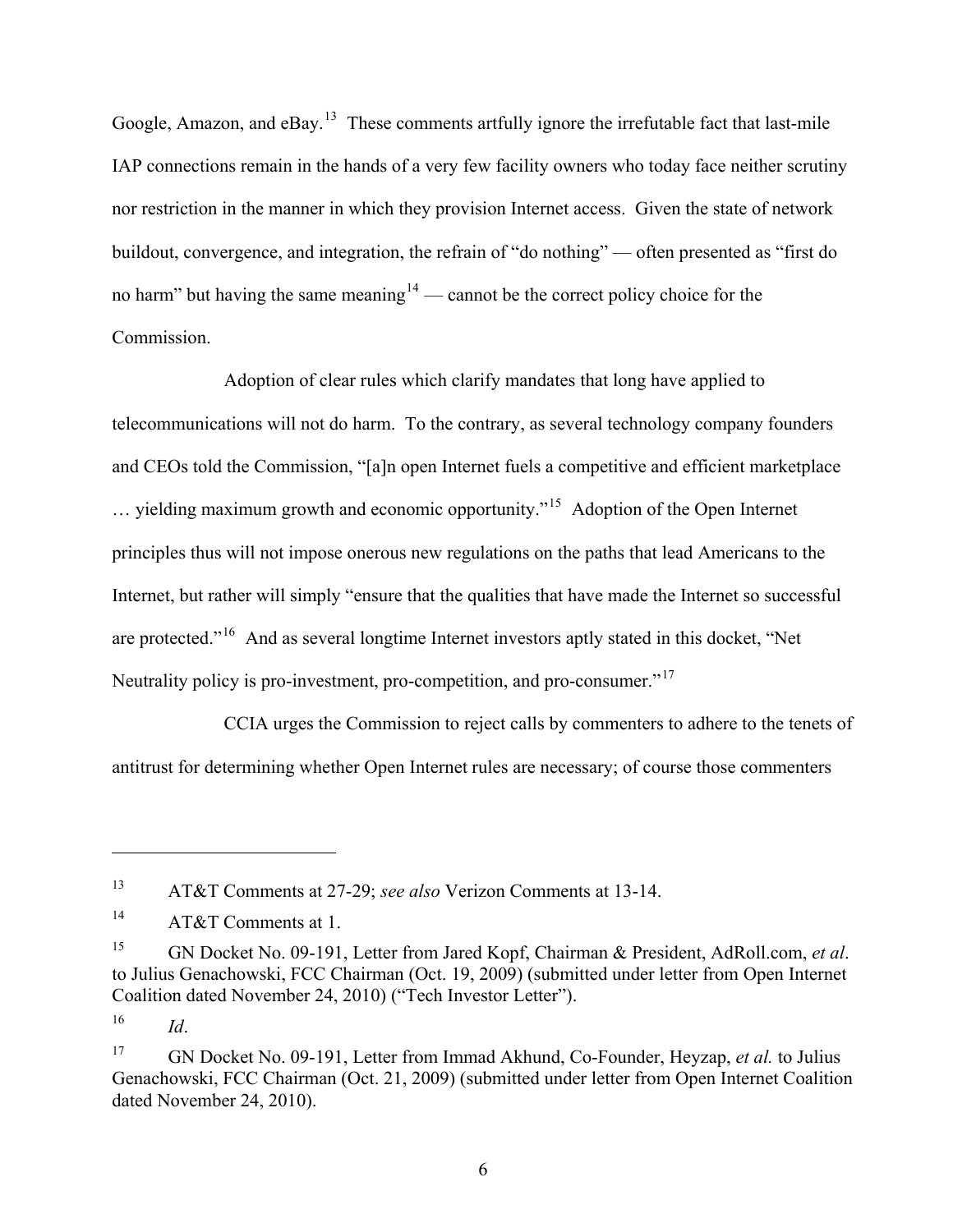assert that those tenets do not indicate that such regulatory action is warranted.<sup>[18](#page-8-1)</sup> Happily, the Commission's statutory mandate to regulate communications facilities and services is not constrained to antitrust analysis.<sup>[19](#page-8-2)</sup> Rather, the Commission's authority is to serve the public interest and it is endowed with broad discretion to decide how best to achieve that goal.<sup>[20](#page-8-3)</sup> CCIA urges the Commission to exercise that authority and discretion now — and not wait for full market failure as some IAPs advocate it should do — to ensure that American broadband subscribers continue to enjoy robust and unrestricted access to the Internet.

## **II. THE COMMUNICATIONS ACT OF 1934 AUTHORIZES THE COMMISSION TO ADOPT THE PROPOSED RULES FOR PRESERVING ACCESS TO THE INTERNET**

CCIA adds its voice to commenters urging the FCC to classify broadband Internet

access service as a Title II service.<sup>[21](#page-8-0)</sup> This determination is well within the Commission's authority

<span id="page-8-1"></span><sup>18</sup> GN Docket No. 09-191, CTIA Comments at 49-53 (Jan. 14, 2010).

<span id="page-8-2"></span><sup>19</sup> *E.g*., *Application of Cellco Partnership d/b/a Verizon Wireless and Atlantis Holdings LLC For Consent to Transfer Control of Licenses, Authorizations, and Spectrum Manager and De Facto Transfer Leasing Arrangements*, WT Docket No. 08-95, Mem. Opinion & Order and Decl. Ruling, 23 FCC Rcd. 17444, 17461 ¶ 28 (2008) ("Our competitive analysis, which forms an important part of the public interest evaluation, is informed by, but not limited to, traditional antitrust principles. The Commission and DOJ each have independent authority to examine the competitive impacts of proposed communications mergers and transactions involving transfers of Commission licenses, but the standards governing the Commission's competitive review differ somewhat from those applied by DOJ.").

<span id="page-8-3"></span><sup>20</sup> *E.g*., *M2Z Networks, Inc. v. FCC*, 558 F.3d 554, 558 (D.C. Cir. 2009) ("the Commission's judgments on the public interest are 'entitled to substantial judicial deference.'") (affirming FCC order) (quoting *FCC v. WNCN Listeners Guild*, 450 U.S. 582, 596 (1981)); *Time Warner Telecom, Inc. v. FCC*, 507 F.3d 205, 222 (3d Cir. 2007) ("It is well-settled that 'the Commission's judgment regarding how the public interest is best served is entitled to substantial judicial deference' because 'the weighing of policies under the public interest standard is a task that Congress has delegated to the Commission.'") (denying petition for review) (quoting *WNCN Listeners Guild*, 450 U.S. at 596).

<span id="page-8-0"></span><sup>21</sup> *See*, *e.g.*, GN Docket No. 09-47, Public Knowledge Reply Comments (Jan. 26, 2010) ("Public Knowledge NBP Reply Comments"); GN Docket No. 09-191, Google Comments at 43 (Jan. 14, 2010) ("Google Comments").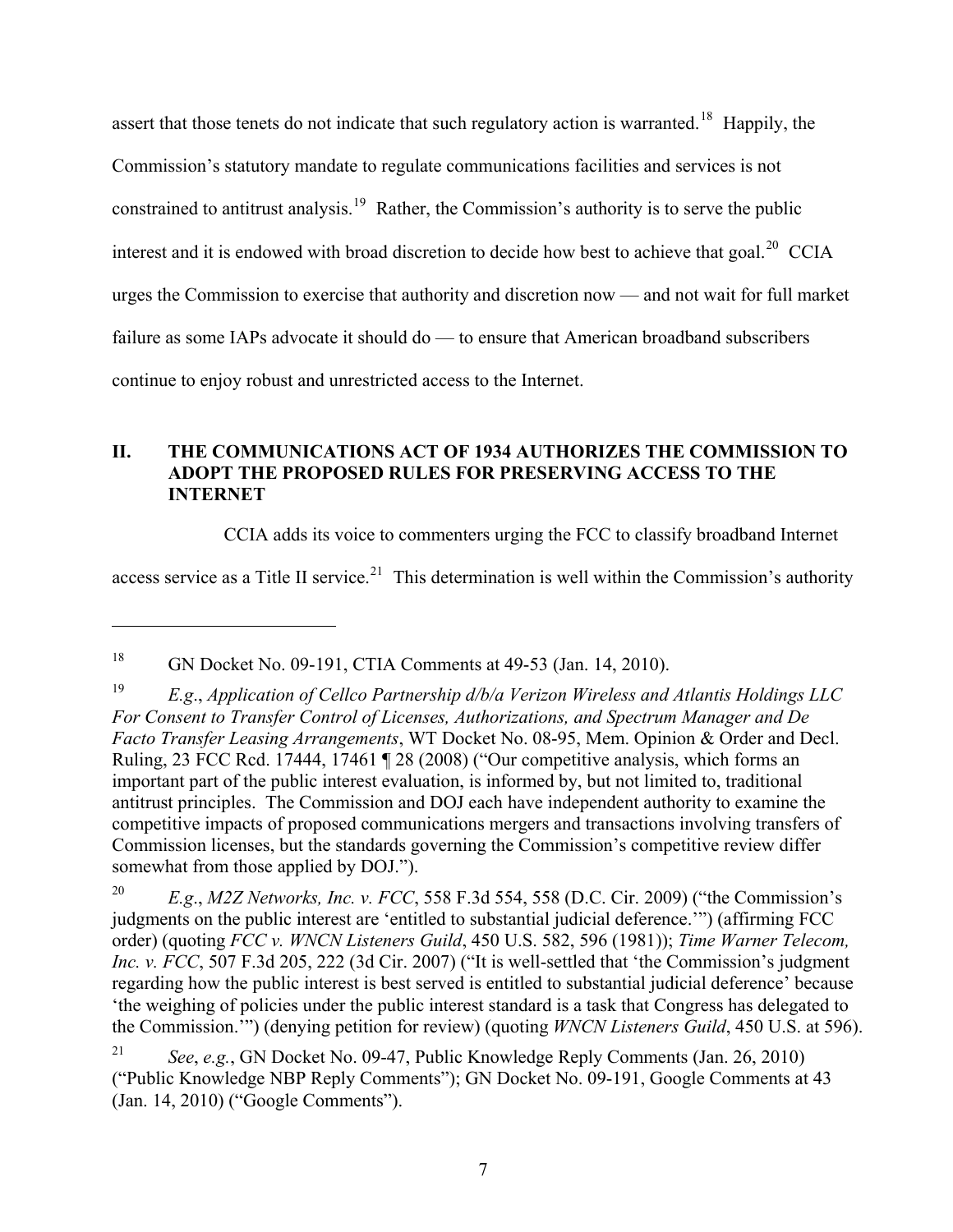and this authority remains intact despite the D.C. Circuit's ruling in *Comcast v. FCC*, because the Court had no opportunity to rule on whether the Commission had authority under Title II (as opposed to Title I) to implement the Commission's proposed Internet policy.<sup>[22](#page-9-1)</sup> Indeed, as Google noted in its comments, "[t]he FCC has always possessed explicit and clear Title II authority over the transmission component of broadband provider services.<sup>"[23](#page-9-2)</sup> The Commission does not lose this authority simply because it has chosen not to exercise it in the recent past. As Public Knowledge explained in its reply comments to *NBP Public Notice #30*:

> The Commission based its decision to classify broadband as an information service on several factors: the level of integration of the transmission and information processing components, the expectation that new facilities-based competitors would emerge, and the conclusion that the Commission retained adequate authority under Title I to protect consumers. $^{24}$  $^{24}$  $^{24}$

CCIA joins with these other commenters in calling upon the Commission to examine whether

changes in technology and market conditions have called these conclusions into doubt.

The Commission retains full authority to revisit the matter of how to regulate

broadband access services so long as it adequately justifies its decision. As the U.S. Supreme

Court acknowledged in its *Brand X* decision, "if the agency adequately explains the reasons for a

reversal of policy, change is not invalidating, since the whole point of *Chevron* is to leave the

<span id="page-9-1"></span><sup>&</sup>lt;sup>22</sup> *See Comcast*, slip op. at 33-34 (noting that the FCC had failed to assert appropriately any basis for Title I ancillary authority based on its Title II responsibilities, and not examining whether Title II provided its own source of authority for implementing the Commission's order); *see also* Appropriate *Framework for Broadband Access to the Internet Over Wireline Facilities*, CC Docket No. 02-33, Policy Statement, 20 FCC Rcd. 14986, 14988 ¶ 4 (2005).

<span id="page-9-2"></span><sup>23</sup> Google Comments at 43 n.132.

<span id="page-9-0"></span><sup>24</sup> Public Knowledge NBP Reply Comments at 2 (citing *Inquiry Concerning High-Speed Access to the Internet over Cable and Other Facilities*, Declaratory Ruling & NPRM, 17 FCC Rcd. 4798, ¶¶ 43, 73, 75-79, 95 (2002) (hereinafter *Cable Modem Order*)).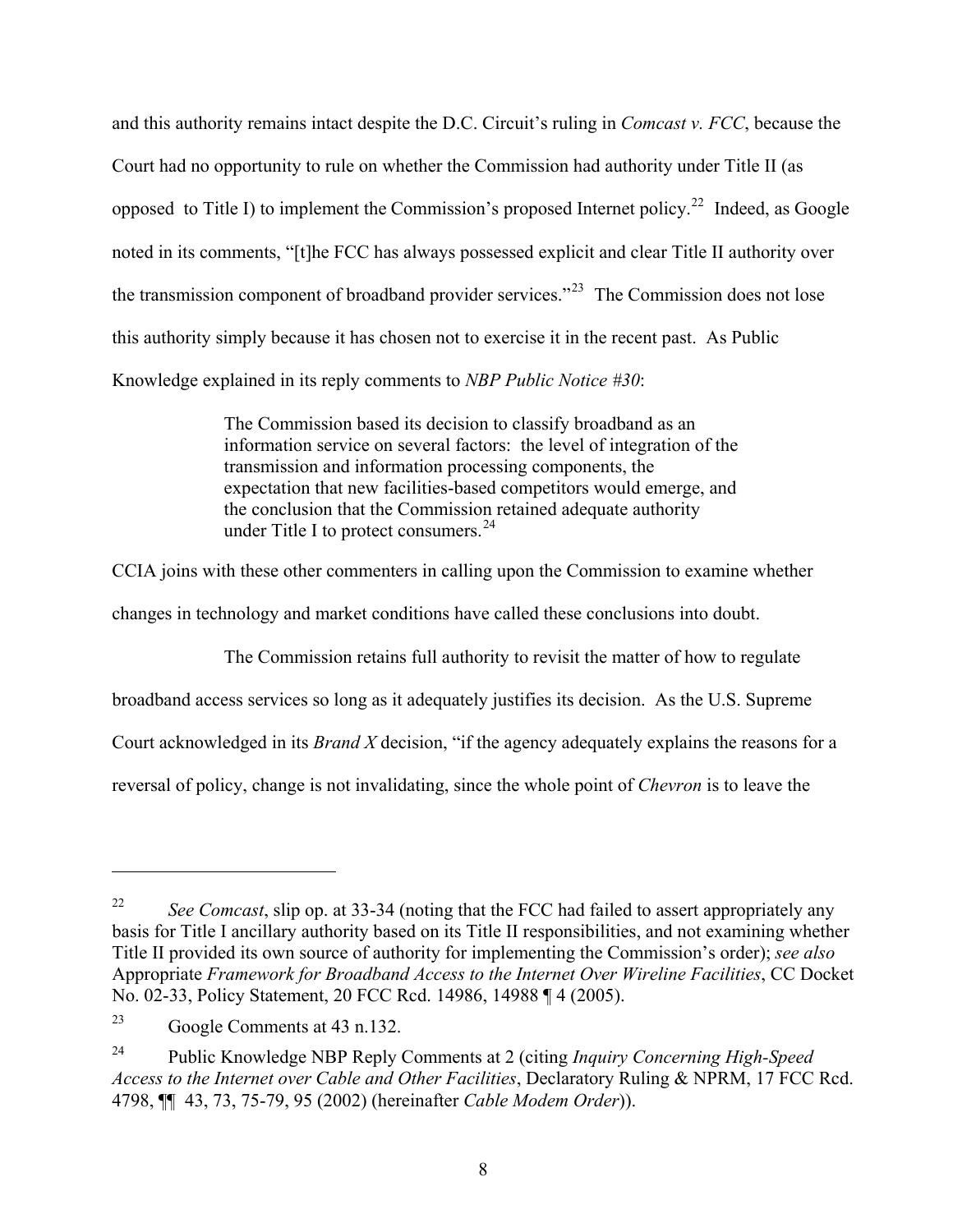discretion provided by the ambiguities of a statute with the implementing agency.<sup> $25$ </sup> In a more recent case, the Supreme Court further clarified that it has never "implied that every agency action representing a policy change must be justified by reasons more substantial than those required to adopt a policy in the first instance," and that while the agency must "show that there are good reasons for the new policy … it need not demonstrate …that the reasons for the new policy are better than the reasons for the old one."<sup>[26](#page-10-2)</sup>

The *Cable Modem Order* and the language of the *Brand X* decision leave no doubt that the Communications Act of 1934, as amended ("the Act"), grants the Commission broad discretion to determine how broadband access services should be classified. In the *Cable Modem Order*, the FCC determined that in offering broadband services, a broadband cable provider necessarily "offers" a telecommunications service.<sup>[27](#page-10-3)</sup> The Supreme Court's decision in *Brand X* turned in large part on whether this determination was a permissible reading of the Act. In upholding the FCC's decision not to classify cable broadband services as telecommunications services, the Court explicitly found that the definition of "telecommunications service" in the Act is ambiguous, and that the FCC's decision on how to interpret that term is therefore entitled to deference.<sup>[28](#page-10-0)</sup> Given the deference to which the FCC is entitled and the discretion given an agency to reverse its previous decision, clear authority exists for the Commission to revisit the *Cable Modem Order* and find that the provision of broadband Internet access services constitutes a "telecommunications service" that can be regulated under the Commission's Title II authority.

!!!!!!!!!!!!!!!!!!!!!!!!!!!!!!!!!!!!!!!!!!!!!!!!!!!!!!!!!!!

9

<span id="page-10-1"></span><sup>25</sup> *Nat'l Cable & Telecomm. Ass'n v. Brand X Internet Servs..*, 545 U.S. 967, 981 (2005) (hereinafter *Brand X*).

<span id="page-10-2"></span><sup>26</sup> *FCC v. Fox Televisions Stations*, *Inc.*, 556 U.S. \_\_, 129 S. Ct. 1800, 1810-11 (2009).

<span id="page-10-3"></span><sup>27</sup> *Cable Modem Order* ¶¶ 37-47.

<span id="page-10-0"></span><sup>28</sup> *Brand X*, 545 U.S. at 989-90.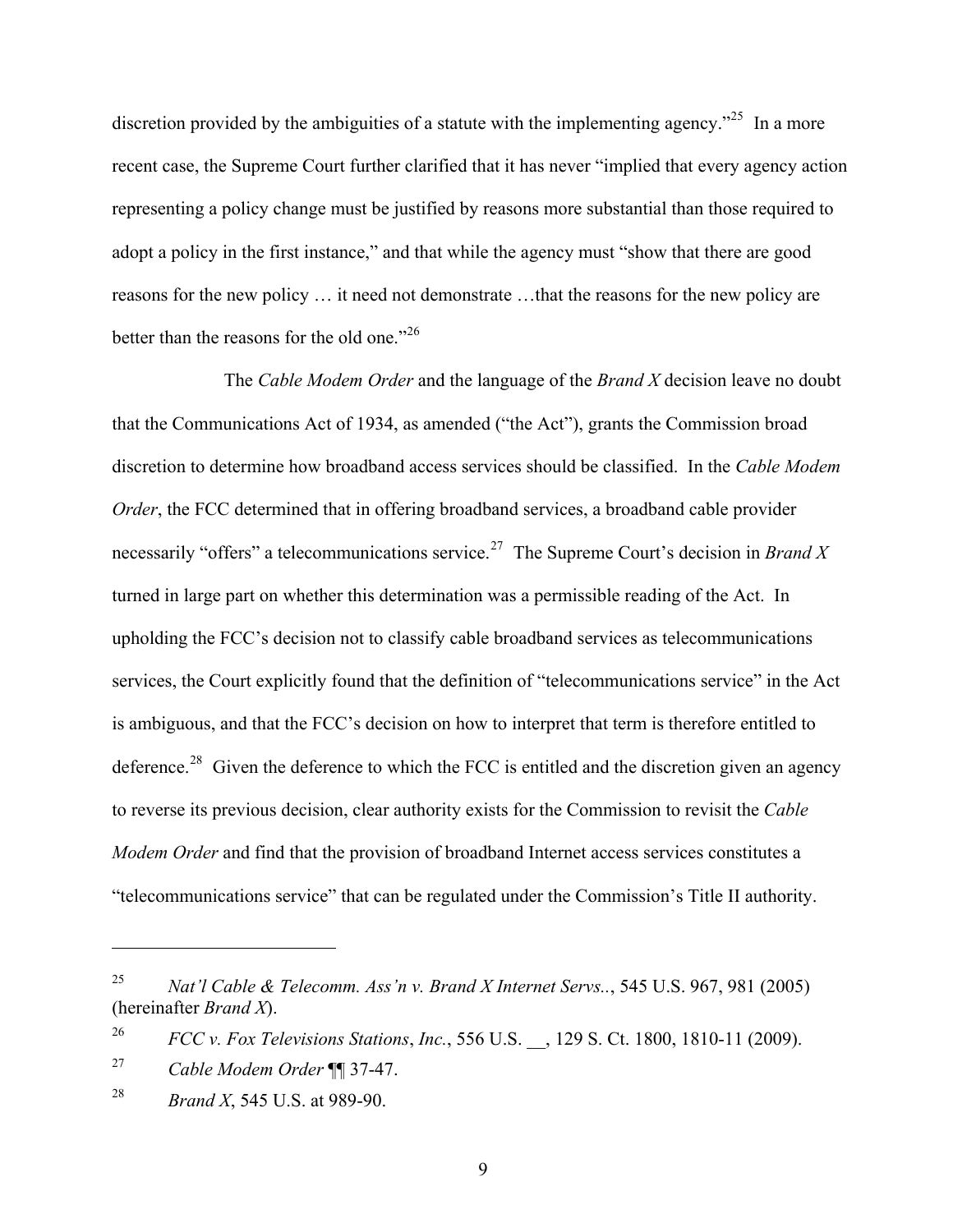**A. The Commission Should Apply Title II to Two-Way Internet Access Over Any Tangible Transmission Facility**, **Including Wireline and Cable Facilities** 

Title II of the Act governs the provision of telecommunications services, and imposes common carrier regulations on all carriers offering telecommunications to the public for a fee. In enacting Title II, Congress recognized that the telecommunications industry is a network industry requiring cooperation among network operators to ensure maximum benefits for the public, and that regulators cannot treat it as a normal marketplace for services if the network as a whole is to thrive.<sup>[29](#page-11-1)</sup> Today, more than seventy years after the passage of the Act, the existence of clear rules governing the practices of common carriers remains essential to ensuring that America's communication network continues to be "a foundation for economic growth, job creation, global competitiveness, and a better way of life.<sup> $130$  $130$ </sup>

"Telecommunications" is defined in the Act as "the transmission, between or among points specified by the user, of information of the user's choosing, without change in the form or content of the information."<sup>[31](#page-11-3)</sup> Essentially, telecommunications is the process by which information (voice or data) sent by one end user to another end user makes that journey.<sup>[32](#page-11-0)</sup> Title II regulation exists to ensure that the data sent by one end user to another is not unfairly delayed , distorted, or blocked by the companies that own the wires or wireless connections over which the data travels (*i.e.*, the "telecommunications carriers"). Rather, it ensures that all carriers treat the data flowing over their network in a consistent, even-handed, and competitively neutral manner.

<span id="page-11-1"></span><sup>29</sup> Phillip J. Weiser, *The Future of Internet Regulation*, 43 U.C. DAVIS L. REV. 529, 545 (2009).

<span id="page-11-2"></span><sup>30</sup> *National Broadband Plan* at xi.

<span id="page-11-3"></span><sup>31 47</sup> U.S.C. § 153(43); *see also* 47 U.S.C. § 153(46) (defining "telecommunication service" as "the offering of telecommunications for a fee directly to the public").

<span id="page-11-0"></span><sup>&</sup>lt;sup>32</sup> The content of the information is immaterial to Title II regulation.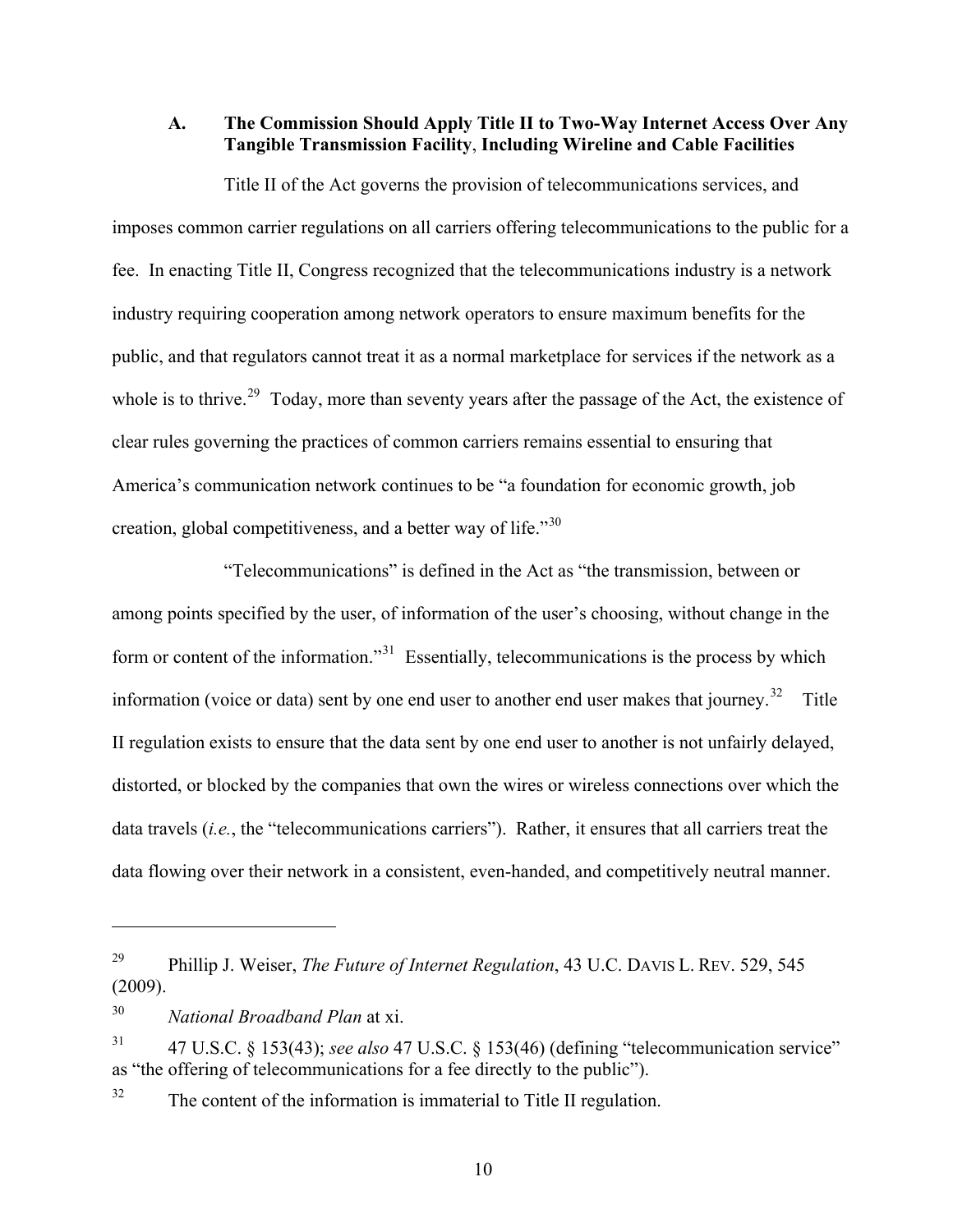The medium by which information is transmitted to and from the Internet is now irrelevant. The wireline, wireless, cable, and satellite companies all are striving to provide American consumers with the same service: a wide, robust pathway to and from the Internet. Those pathways, simple transmission links, enable an end user to send and receive content of his choosing between points of his choosing. Thus, the Commission's focus in this proceeding should remain steadfastly on the functionality of what IAPs provision rather than the type of facility — be it DSL, CATV, or 3G or 4G spectrum — for the entire communications industry has experienced a "rapid convergence of multiple services onto a single IP platform."<sup>[33](#page-12-1)</sup>

Those who provision transmission paths to the Internet — the IAPs — regardless of the medium, necessarily exert, or can exert, total control over end users' ability to use them. This control may be used to serve the particular business interests of the IAPs rather than the needs or preferences of end users. These concerns reach beyond the traditional wireline voice market for telecommunications and into the data-driven Internet market. As Google has commented, "[the] sharing of last mile connectivity between 'private' uses and the 'public' Internet can raise concerns about whether consumers are being well served by the profit-driven business decisions of platform owners."<sup>[34](#page-12-2)</sup> The Tech Investor Letter also expresses the undeniable fact that "network operators" have the ability "to close network platforms or control the applications market by favoring certain kinds of content<sup>[1]</sup><sup>[35](#page-12-0)</sup> These concerns were validated by Comcast's decision to interfere with peerto-peer traffic on its Internet network, and the ensuing court battle between Comcast and the FCC

<span id="page-12-1"></span><sup>33</sup> AT&T Comments at 41.

<span id="page-12-2"></span><sup>&</sup>lt;sup>34</sup> GN Docket No. 09-51, Google Reply Comments at 19 (July 21, 2009).

<span id="page-12-0"></span><sup>35</sup> Tech Investor Letter at 1.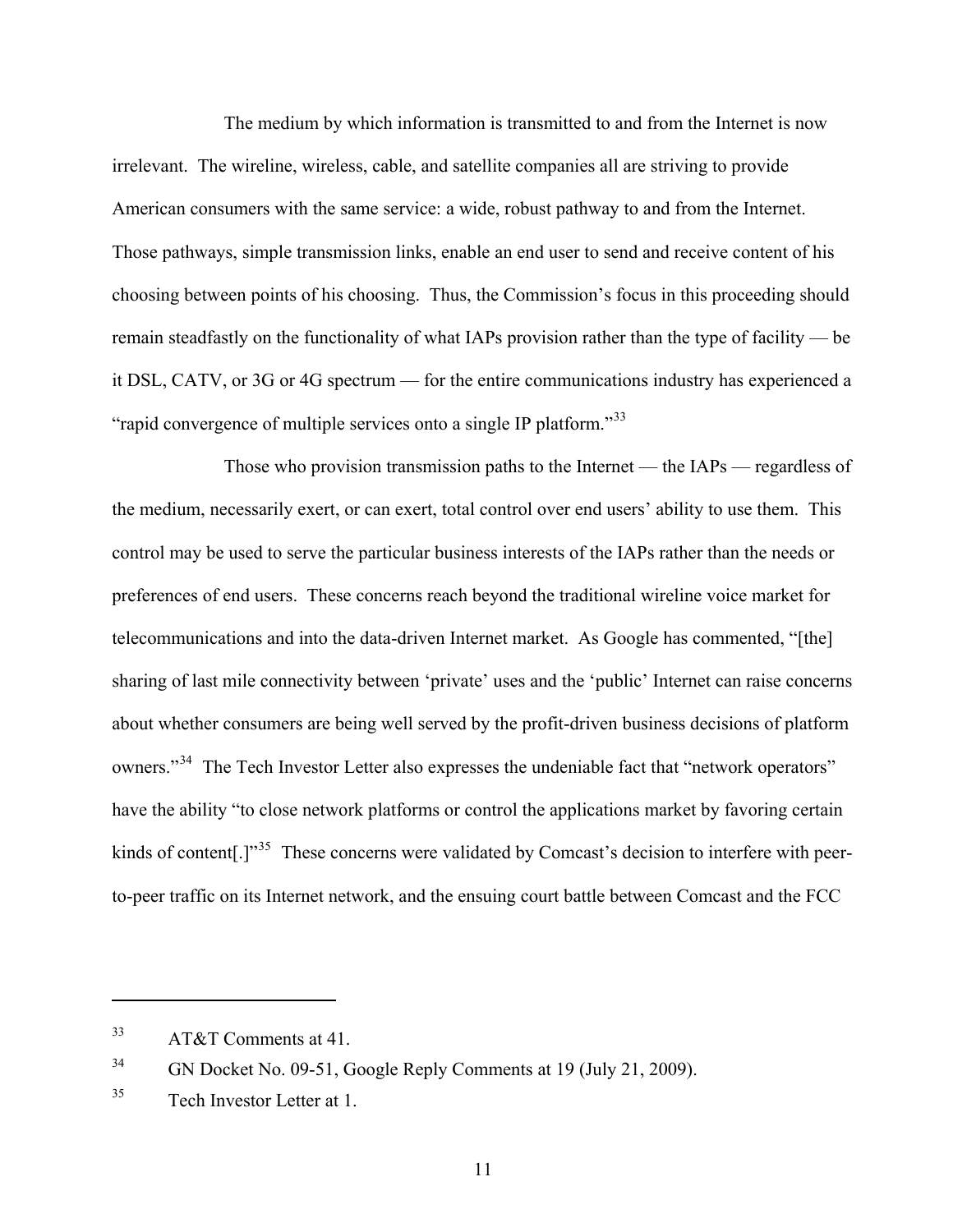to determine the Commission's authority to restrict and/or prohibit this practice.<sup>[36](#page-13-1)</sup> CCIA agrees with Public Knowledge that the Commission's earlier attempt to rely on Title I for its authority to regulate these types of network management practices "creates uncertainty for the Commission and imperils the goals of the National Broadband Plan."[37](#page-13-2)

In order to ensure open access to the Internet and expand the benefits of broadband services to all Americans, the Commission must have authority to adequately regulate Internet access connections. CCIA emphasizes that this action would not constitute "regulating the Internet" as some have suggested. That result is neither appropriate nor advocated here. Rather, what the Commission can and should do, and is expressly authorized to do, is ensure that the telecommunications paths to the Internet are properly provisioned; these bit stream paths are functionally no different from the end user's perspective than the loops that carry plain old telephone traffic and which the Commission has regulated since 1934. What is at issue in this proceeding is broadband telecommunications service, and for any commenter to suggest that those facilities are outside the Commission's authority is specious. All the Commission is asking is for IAPs to behave in a reasonable and nondiscriminatory manner. No IAP reasonably can quarrel with that goal.

Continued regulation of broadband Internet services under Title I poses a host of other problems. For example, as Free Press points out, use of the Universal Service Fund to support broadband rollout could strain the Commission's Title I authority, because section 254 of the Act limits USF support to "telecommunications services."[38](#page-13-0) Other items on the Commission's

<span id="page-13-1"></span><sup>36</sup> *See Comcast v. FCC*, No. 08-1291 (D.C. Cir.).

<span id="page-13-2"></span><sup>&</sup>lt;sup>37</sup> Public Knowledge NBP Reply Comments at 5.

<span id="page-13-0"></span><sup>&</sup>lt;sup>38</sup> GN Docket No. 09-191, Letter from Ben Scott, Policy Director of Free Press, to Julius Genachowski, FCC Chairman (Feb. 24, 2010).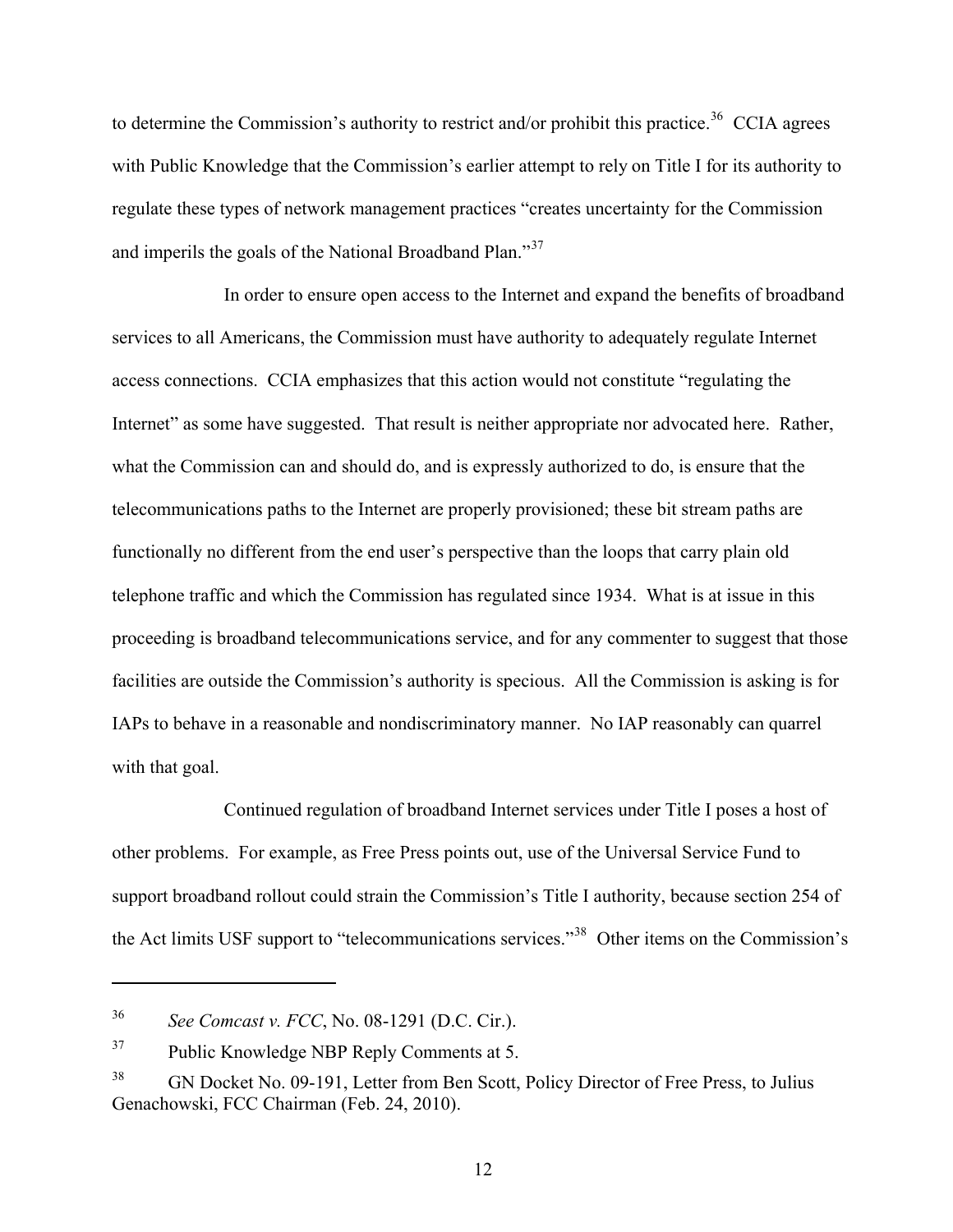agenda also might push the limits of the Commission's Title I authority, including truth-in-billing reform, privacy regulation, wireless data roaming requirements, and regulations designed to promote broadband adoption by persons with disabilities.<sup>[39](#page-14-1)</sup> Ultimately, it is unclear whether the FCC can achieve its goals while limited by the confines of Title I authority—however, attempting to do so will certainly result in a tenacious legal battle where, even if the FCC is ultimately successful, the Commission will still face significant legal constraints.

In contrast, relying on Title II with forbearance from outdated common carrier regulations conveys a wide range of benefits. As an initial matter, the Commission will have clear authority to require IAPs to offer their services to all comers without discrimination.<sup>[40](#page-14-2)</sup> In addition, as Public Knowledge points out, "the Commission can stop trying to shoehorn [broadband] services into some Title II responsibilities that the Commission has determined should remain regulated."<sup>[41](#page-14-3)</sup> Title II authority over IAPs also would give the Commission power to ensure that IAP terms of service are "just and reasonable," impose carrier-of-last-resort obligations, and assess universal service fund contributions.<sup>[42](#page-14-4)</sup> In addition, "more competitors will have access to networks they wouldn't have otherwise, leading to more competition, lower prices and more innovation," assuming the regime is strictly enforced. $43$  Given the importance of broadband services to the well-being of the nation as a whole, such regulation is both appropriate and

!!!!!!!!!!!!!!!!!!!!!!!!!!!!!!!!!!!!!!!!!!!!!!!!!!!!!!!!!!!

<span id="page-14-3"></span>41 GN Docket No. 09-51, Public Knowledge *et al.* Comments at 24 (June 8, 2009).

<span id="page-14-4"></span>42 *See* 47 U.S.C. §§ 201(b), 254(d); 47 C.F.R. § 54.203.

<span id="page-14-1"></span><sup>39</sup> *Id.* at 3.

<span id="page-14-2"></span><sup>40</sup> Susan Crawford, *Transporting Communications*, 89 B.U.L. REV. 871, 878 (2009) (discussing the general obligations of carriers subject to "common carriage" regulations).

<span id="page-14-0"></span><sup>43</sup> *Id.* at 25.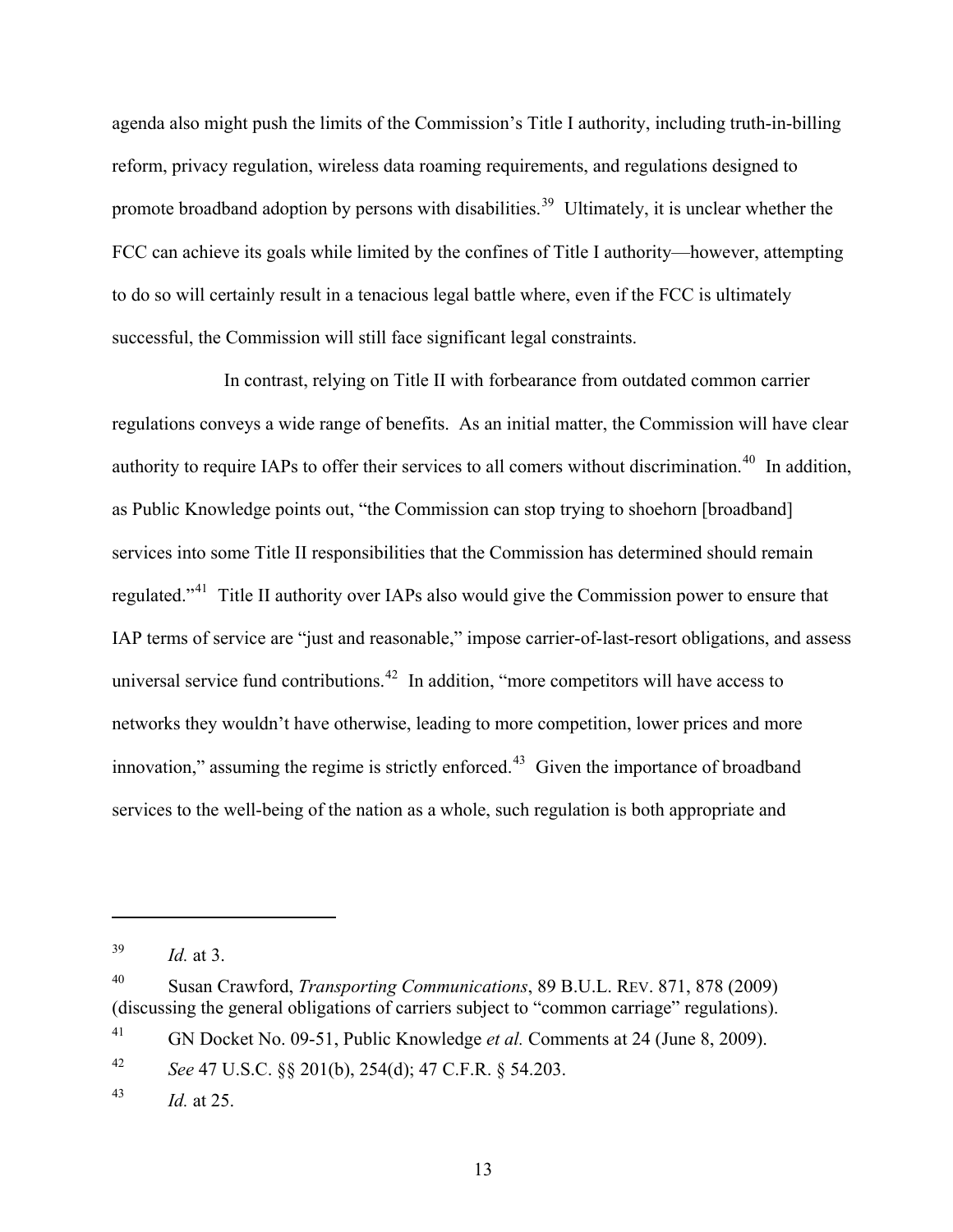necessary to protect the public interest.<sup>[44](#page-15-1)</sup>

#### **B. The Commission Should Require That All Two-Way Internet Communications Services Must Be Made Available on a Standalone Basis**

As part of its exercise of Title II authority over IAPs, the Commission should explicitly recognize and require that IAPs offer the transmission component of their information services on a standalone basis. As a practical matter, this is not a departure from the present-day reality for most customers. Customers of broadband providers such as Comcast, Verizon, and Time Warner do not perceive the services they purchase as providing access to the information stored on the private networks of those companies—rather, they are paying for high-speed access to the Internet as a whole (*i.e.*, the transmission component). In the *Cable Modem Order*, the Commission concluded that broadband Internet access should be construed as the offering of an "information service" inseparable from its transmission component because the IAPs' service offerings, "including e-mail, newsgroups, and the ability to create a web page" as well as Domain Name Server ("DNS") services, were fully integrated into the service offering as whole.<sup>[45](#page-15-0)</sup> And there were hundreds of other independent information services "riding on top" of the ISP's physical network connections. Up until 2002, viewing ISPs' data transmission as part of an integrated "information service" may have been reasonable, but today this simply is no longer the case. With respect to e-mail, web-based e-mail providers have risen to prominence, with Google's

<span id="page-15-1"></span><sup>&</sup>lt;sup>44</sup> Crawford, 89 B.U.L. REV. at 883 (stating that common carriage regulation is appropriate to carriers providing services "affecting the public interest"); *see also* Thomas B. Nachbar, *The Public Network*, 17 J. COMM. L. & POL'Y 67, 83 (2008); Statement of Chairman Genachowski, March 2010 Open Agenda Meeting, "A National Broadband Plan for Our Future" (Mar. 16, 2010) (stating that broadband is "essential to our global competitiveness[,]…for opportunity in America[,]…and to solving so many of the challenges facing our nation – including education, health care, energy and public safety."), *available at* http://hraunfoss.fcc.gov/edocs\_public/ attachmatch/DOC-296911A1.pdf.

<span id="page-15-0"></span><sup>45</sup> *Cable Modem Order* ¶¶ 37-38.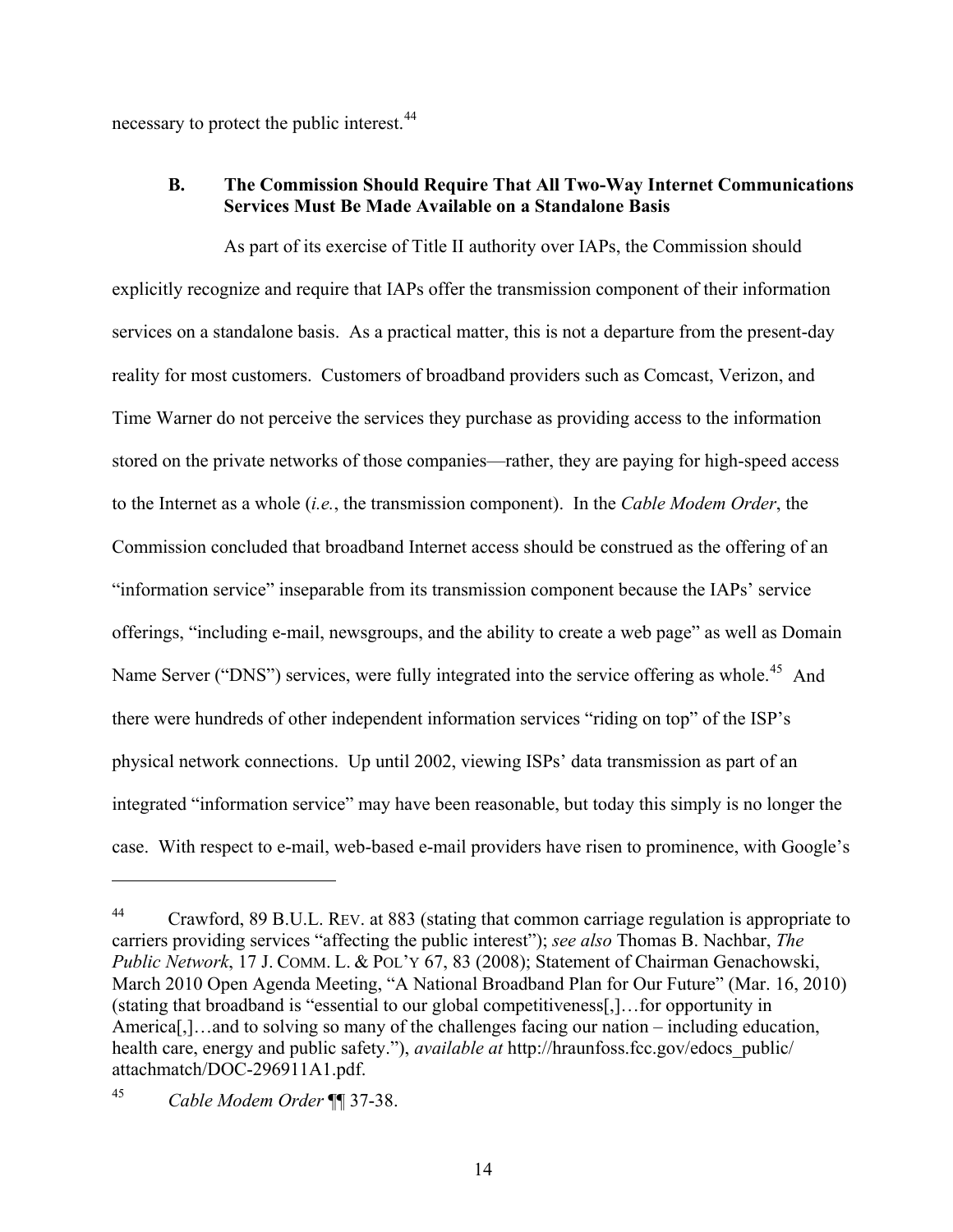Gmail, Yahoo! Mail, Microsoft Hotmail, and AOL E-mail combining for more than 206 million unique U.S. visitors in a single month in 2009.<sup>[46](#page-16-1)</sup> Similar third-party services exist for individuals who choose to browse newsgroups or to have their web pages hosted, and end users can now use third-party DNS hosting services to surf the web without using any information service provided by their IAP.<sup>[47](#page-16-2)</sup> Even if, as the largest IAPs allege, "millions of consumers continue to view ISPprovided e-mail and similar applications as integral components of the broadband Internet access service offered to them," the widespread availability of other options conclusively demonstrates that e-mail services *are not* integrated parts of the broadband access service, but rather can be hosted and provided to end users by any company on the Internet — even those that are not IAPs.[48](#page-16-3) The existence of these third-party alternatives essentially neutralizes the technical findings of both the FCC in the *Cable Modem Order* and the Supreme Court in *Brand X*, and suggests tha t most IAPs truly are providing a standalone telecommunications service as part of their bundled offerings. [49](#page-16-0)

Despite protests to the contrary by broadband IAPs, requiring that two-way Internet access is offered on a standalone basis will neither limit the ability of IAPs to provide additional services nor cause mass confusion in the Internet access marketplace. Rather, the sole effect, at least initially, would be to increase the number of options available to consumers and to provide

<span id="page-16-1"></span><sup>46</sup> Eric Schonfeld, *Gmail Nudges Past AOL Email in the U.S. To Take No. 3 Spot*, TECHCRUNCH (Aug. 14, 2009), *available at* http://techcrunch.com/2009/08/14/gmail-nudges-pastaol-email-in-the-us-to-take-no-3-spot/.

<span id="page-16-2"></span><sup>47</sup> For example, Google (http://code.google.com/speed/public-dns/) and OpenDNS (http://www.opendns.org) offer DNS services that end users can use as an alternative to the DNS service provided by their broadband service provider.

<span id="page-16-3"></span><sup>48</sup> *Contra* GN Docket No. 09-191, Letter from NCTA, CTIA, USTA, TIA, ITTA, Verizon, AT&T, Time Warner, & Qwest, to Chairman Genachowski at 7 (Feb. 22, 2010).

<span id="page-16-0"></span><sup>49</sup> *Cable Modem Order* ¶¶ 37-38; *Brand X*, 545 U.S. at 999-1000.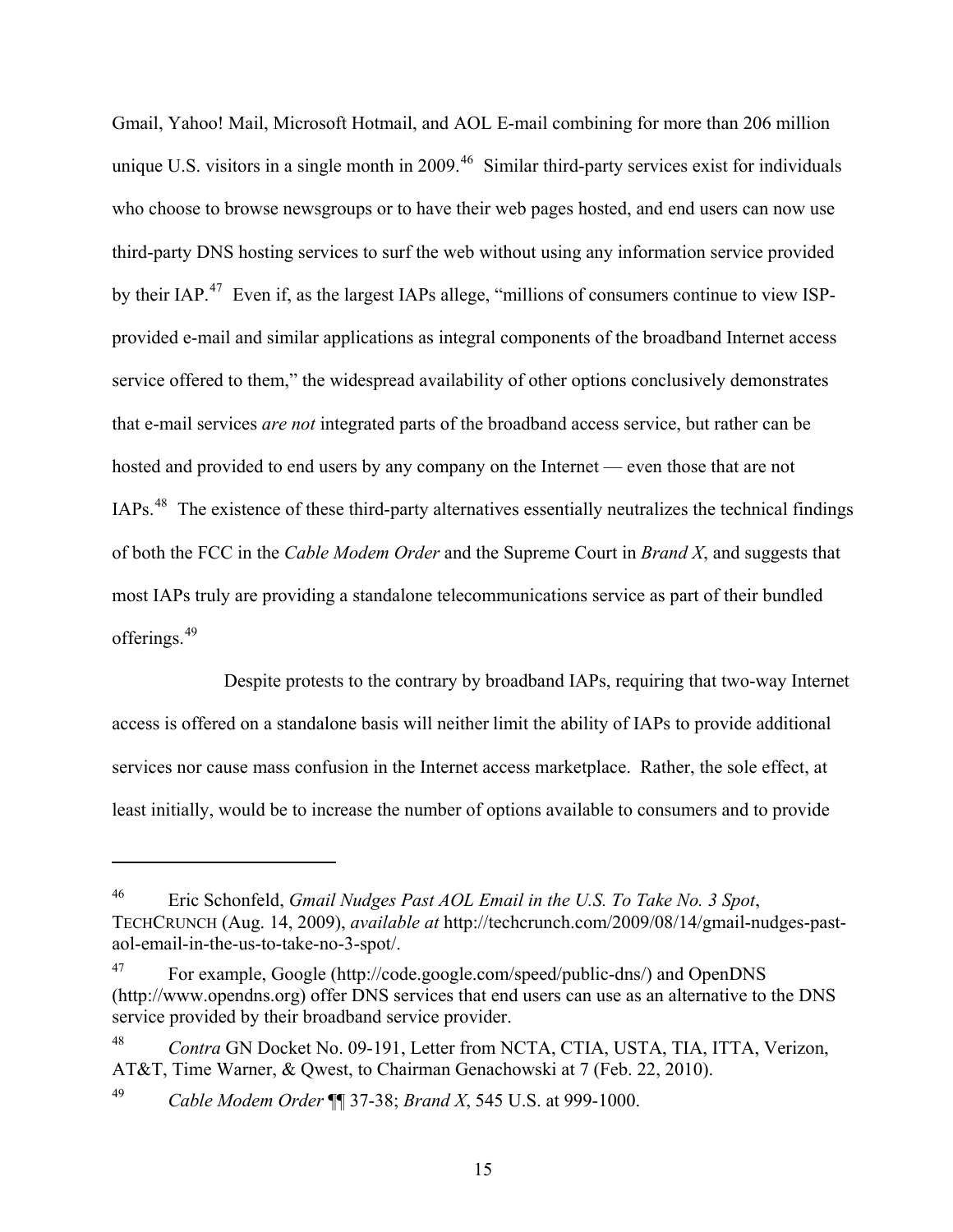the Commission greater flexibility in regulating the physical transmission connection between the end user and the Internet. Although the Commission *could* eventually choose to impose open access or additional interconnection obligations upon IAPs, these obligations do not necessarily follow from a requirement that the IAPs offer the transmission component of their broadband services as a standalone service.<sup>[50](#page-17-1)</sup> As such, although requiring that two-way Internet communications be provided as a standalone service would provide the Commission with additional regulatory tools, it does not necessitate the use of those tools or mandate specific outcomes. These outcomes will ultimately be determined through separate policy analysis and rulemaking proceedings.

#### **C. Two-Way Internet Communications Via Radio and Satellite Spectrum Should Be Subject to Title II Regulation**

The same logic that applies to wireline IAPs also applies to wireless IAPs. As Chris Riley, counsel to Free Press, explains, "there is only one Internet, regardless of the technology used in the last mile… [and] consumers don't distinguish between access provided via Internet devices, applications and network technologies."<sup>[51](#page-17-2)</sup> Neither should the nation's broadband policies.

As the National Broadband Plan revealed, 74% of all new personal computers sold today are laptops.<sup>[52](#page-17-0)</sup> In addition, there were approximately 47 million Internet-capable

<span id="page-17-1"></span><sup>50 47</sup> U.S.C. § 160 (allowing the Commission to forebear from enforcing certain title II regulations when the FCC determines that sufficient competition exists); *see also Cable Modem Order*  $\P$  43-45 (waiving the open access requirements for ISPs in the event that the information service provided by broadband providers is deemed to contain a telecommunications service within it).

<span id="page-17-2"></span><sup>51</sup> Chris Riley, *FCC: Apply the Same Rules to Wired and Wireless Networks*, SaveTheInternet.com (Jan. 25, 2010) *available at* http://www.savetheinternet.com/blog/10/01/25/ fcc-apply-same-rules-wired-and-wireless-networks.

<span id="page-17-0"></span><sup>52</sup> *National Broadband Plan* at 18.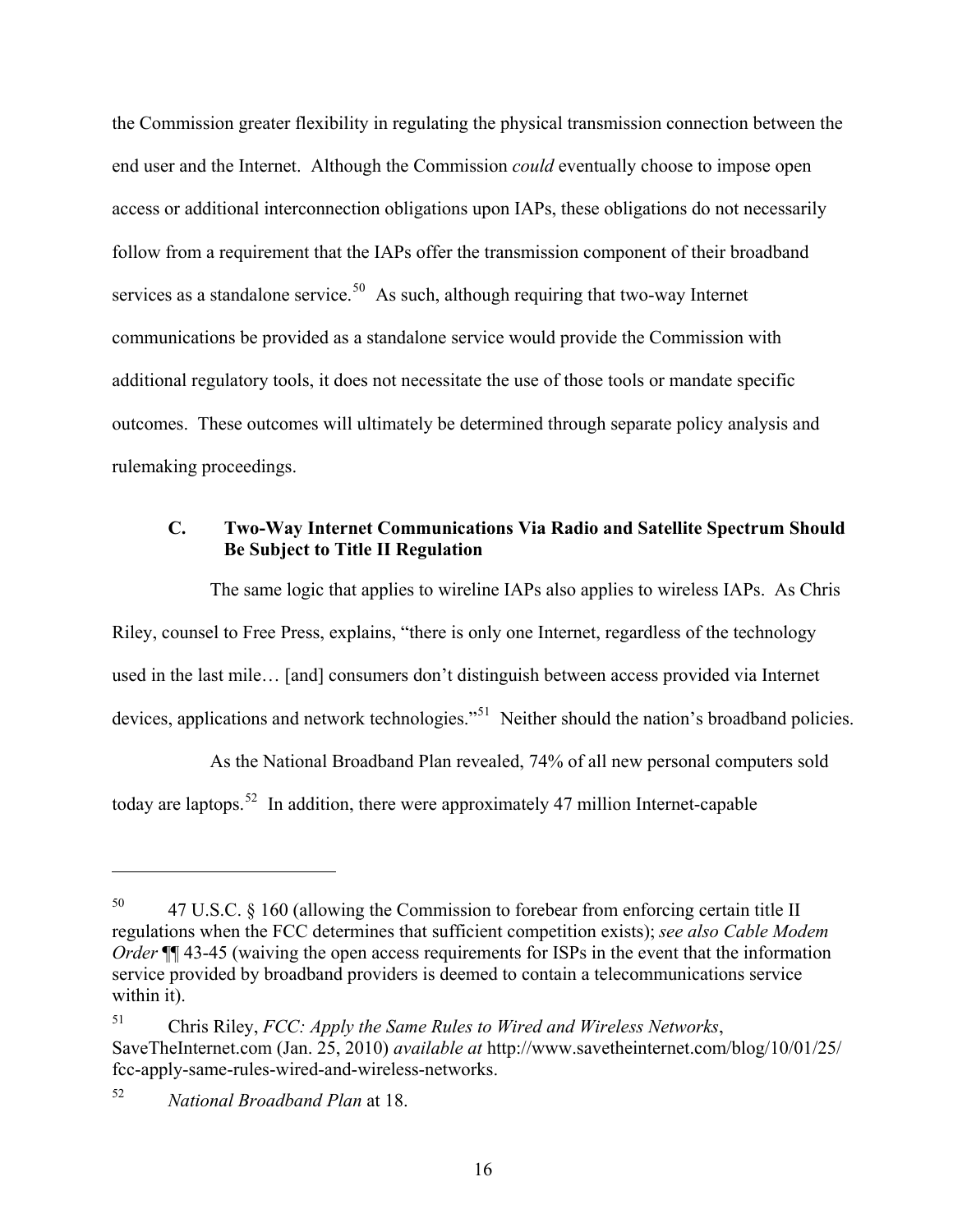smartphones sold in the United States in 2009 alone.<sup>[53](#page-18-0)</sup> The desire of consumers for mobility is likely to increase over the coming years, and, as users demand increased mobile Internet access, the distinction between mobile and fixed Internet access services eventually will blur and even disappear. Title II thus should apply equally to wireless broadband providers given the similar functionality of these technologies.

In suggesting such regulatory parity, CCIA is not suggesting that wireless networks have the same capacity and technical characteristics of wireline or cable networks. CCIA is sympathetic to the concerns of wireless carriers and CTIA that the challenges of signal attenuation and wireless spectrum management may yield the result that the six principles of the NPRM do not apply to wireless carriers *in all the same ways* that they apply to wireline providers. Moreover, CCIA recognizes that smaller wireless carriers, such as T-Mobile, face these challenges in a deeper way than the largest carriers: Verizon and AT&T. For example, these two largest communications carriers in the country dominate the provision of wireless backhaul for CMRS traffic, and all other smaller carriers must purchase backhaul from them.

For these reasons, the Commission may consider defining the "reasonable network management" practices caveat differently for wireless services. The Commission may presume that some network management practices are presumptively reasonable specifically for wireless carriers. Alternatively, as CCIA mentions above, the vehicle of forbearance is always available to carriers or classes or carriers to which certain regulations need not or should not apply. CCIA recognizes that striving for technologically neutral regulatory parity does not equate to one-sizefits-all regulation. Nor, however, do allowances for differences in network capability equate to exempting an entire industry segment from the Open Internet principles altogether.

<span id="page-18-0"></span><sup>53</sup> *Id.*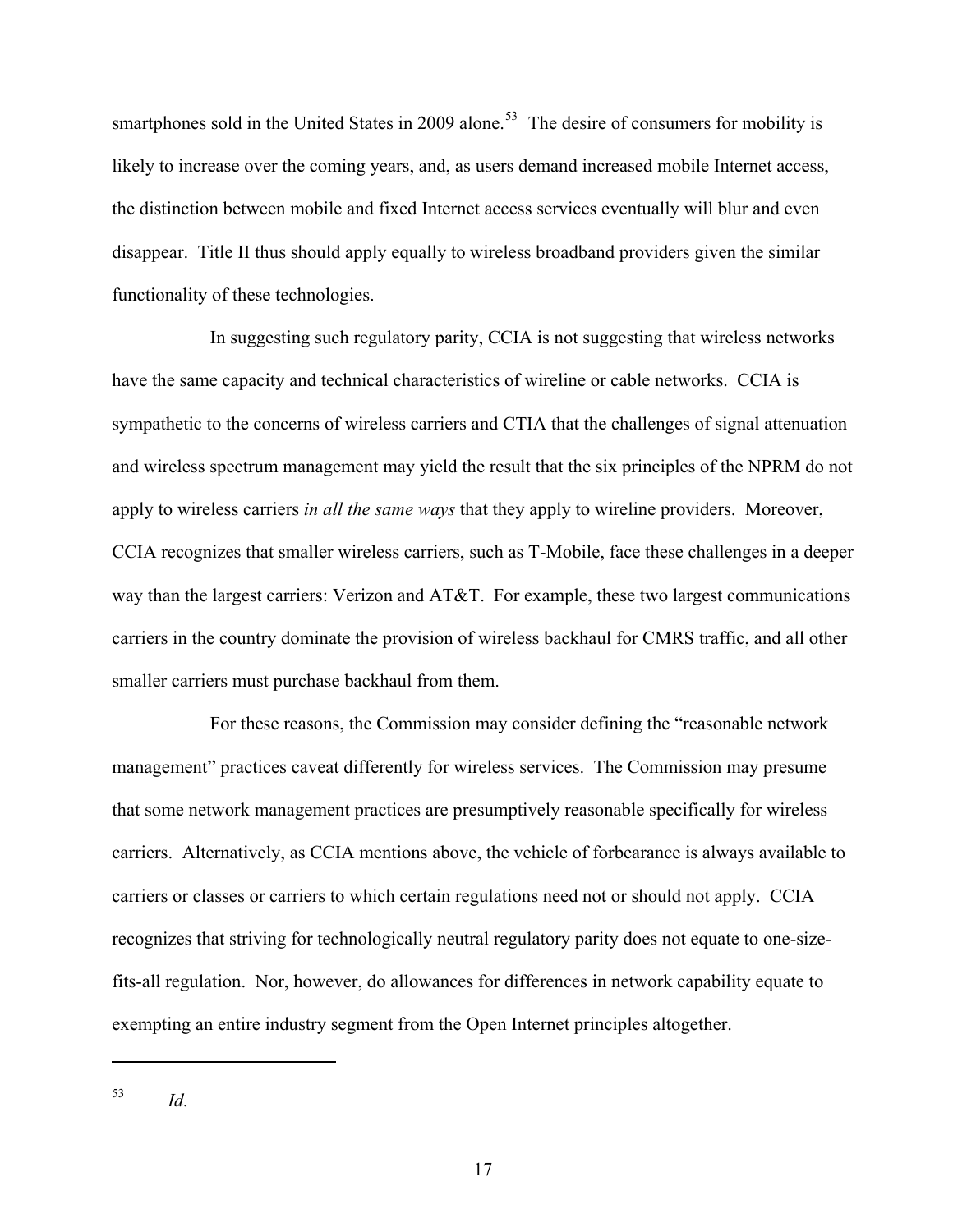Finally, treatment of wireless broadband providers under the Commission's Title II authority will not necessarily limit the ability of wireless providers to protect their networks. As with any Title II regulated carrier, the chief regulatory obligation placed upon a wireless IAP will be the obligation that it show that its practices are "just and reasonable."<sup>[54](#page-19-1)</sup> If, as wireless carriers have assured the Commission, their network management practices are reasonable, then common carrier status will place no greater burden upon them than Title I does.

#### **D. An IAP's Provision of Content, Such as Video Streaming, Should Be Subject to Limited Regulation to Prevent Discriminatory Treatment**

CCIA generally shares the view of other commenters that the Open Internet rules proposed by the Commission should not extend to IP-enabled application providers,<sup>[55](#page-19-0)</sup> and that the focus of this proceeding is properly constrained to those entities that provide access to the Internet, and to the extent they are providing such access. Nevertheless, CCIA is concerned that the proposed exceptions for "managed or specialized services" might inadvertently undermine the Commission's laudable goals. Accordingly, CCIA urges the Commission to avoid creating an exception for this poorly defined class of services and, to the extent the Commission does create any such exception, the Commission should nevertheless impose limited regulations on it through its Title I jurisdiction in order to ensure that the goals expressed in the NPRM are properly effectuated.

<span id="page-19-1"></span> $^{54}$  47 U.S.C. § 201(b).

<span id="page-19-0"></span><sup>55</sup> *See*, *e.g.*, GN Docket No. 09-191, Voice on the Net Coalition Comments at 1 (Jan. 14, 2010) ("The VON Coalition opposes any application of the proposed rules to IP-enabled applications and services because the market for such applications and services is highly competitive. . . ."); GN Docket No. 09-191, Skype Communications S.A.R.L. Comments at 20 (Jan. 14, 2010) (". . .the proposed rules should not apply to software applications used with, content provided over, or devices attached to broadband Internet access networks.").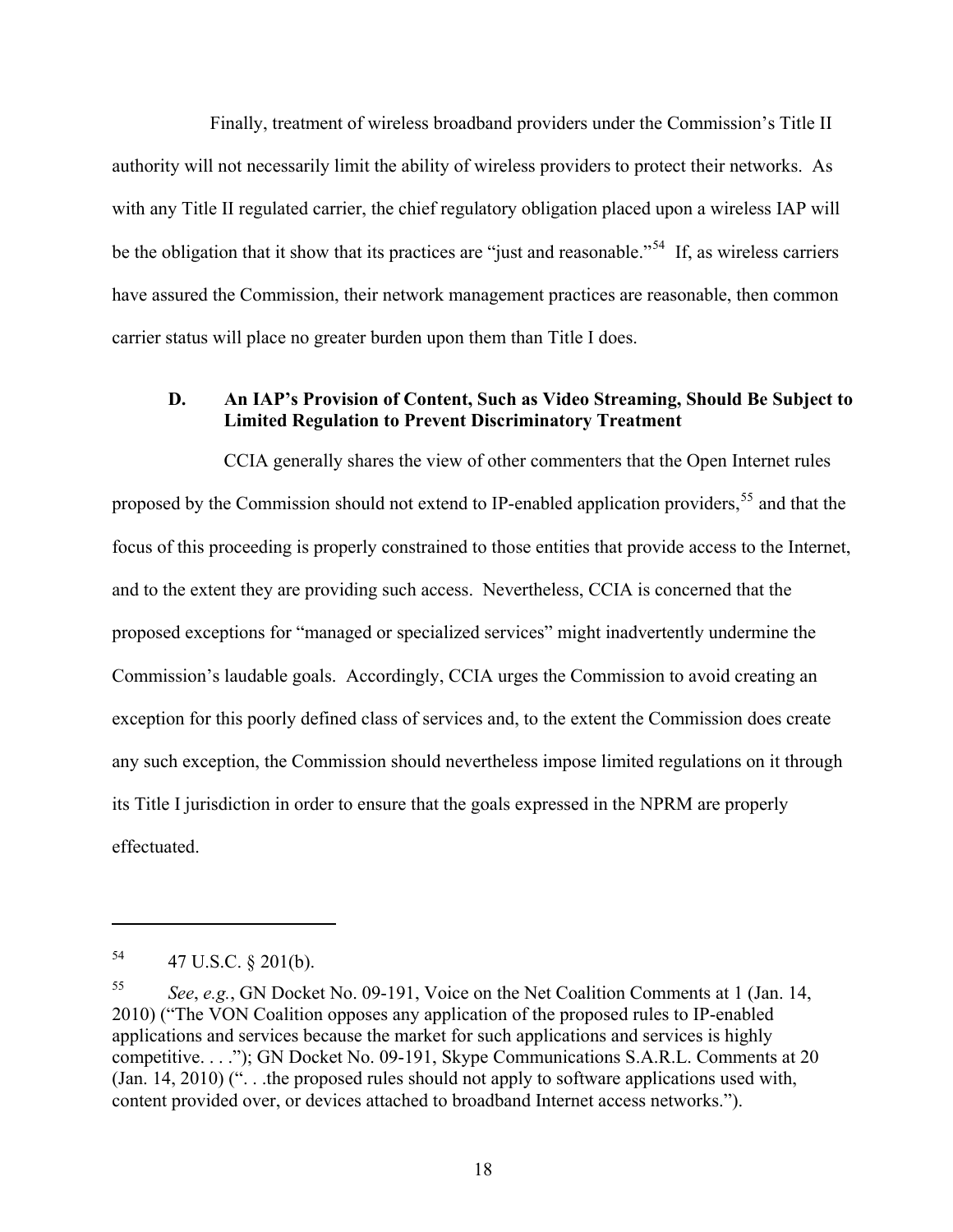The Commission must protect both consumers and application providers from any unfair, discriminatory, or anticompetitive practices of IAPs that may also have incentive to favor certain affiliated application providers over competing providers. In this regard, CCIA shares the view of those that have raised concerns about the proposed exception for Managed or Specialized Services contained in the NPRM.<sup>[56](#page-20-0)</sup>

The class of services discussed in the NPRM for "managed or specialized services" is vague and undefined. For example, it is unclear which services are in this proposed category. Though the NPRM discusses the possibility that one-way video or VoIP services provided to individual consumers may fall within this category, CCIA generally understands this term to have been reserved for enterprise services provided to sophisticated business consumers. And, without clarity of definition, the Commission runs the risk that this class of services may be defined either so broadly as to essentially excuse all IAPs from the Open Internet rules, or, on the other hand, so narrowly that Commission will be left in the position of reviewing IAP business plans on a caseby-case basis and thus imposing a hyper-regulatory, heavy burden on IAPs. Adopting the "managed services" exception thus could result in the perverse consequence of micromanaging Internet access.

Due to the lack of clarity regarding the scope of any proposed exceptions, CCIA believes it is premature to exclude Managed or Specialized Services from application of the proposed rules. Rather, CCIA urges the Commission to implement the proposed rules, with those

<span id="page-20-0"></span><sup>56</sup> *See* NPRM ¶¶ 148-153; *see also* GN Docket No. 09-191, Vonage Holdings Corp. Comments at 27-29 (Jan. 14, 2010) ("Vonage urges the Commission to proceed cautiously in this area to ensure that any exemption granted for Managed or Specialized Services not undermine the Commission's goals of promoting innovation and competition."); GN Docket No. 09-191, Netflix, Inc. Comments at 9-10 (Jan. 14, 2010) ("The potential category of 'managed services' discussed in the NPRM is of concern, particularly if this category of services is exempt from the openness or nondiscrimination provisions of the rules.").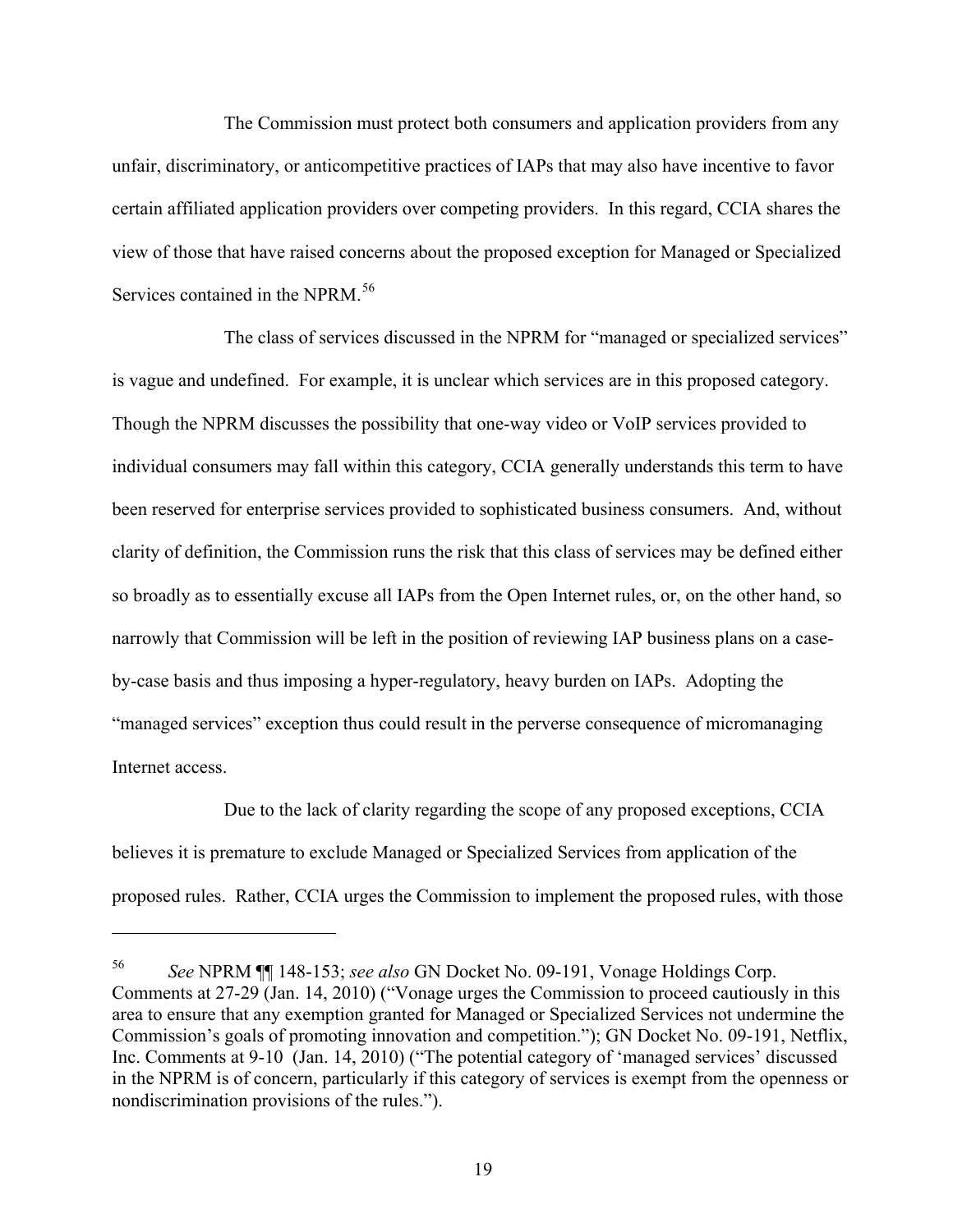revisions previously proposed by CCIA,  $57$  and then undertake further analysis to determine whether forbearance of some or all of the proposed rules is appropriate for certain classes of clearly defined service. This process will allow the Commission to gather the additional facts necessary to craft a suitable definition and to ensure that any such forbearance is done with a full understanding of the potential consequences.

To the extent that the Commission feels it must consider adopting an exception for Managed or Specialized Services, CCIA believes it is imperative that the Commission carefully tailor this exception. For example, CCIA believes that this category of services should meet at least the following criteria: (1) products or services provided by an IAP; (2) through the Internet; (3) for a fee; (4) that is assessed independently from any fees assessed by that IAP to the user for basic broadband Internet access. Thus, to be considered a Managed or Specialized Service, and therefore entitled to any deviation from the Open Internet rules, the Commission should ensure that the service is an independent offering that may be accepted or rejected by the consumer or small business, without consequence to the user's ability to receive unfettered access to the Internet. This definition would also ensure that the Commission does not inadvertently apply regulation to content and application providers that lack control over the consumer's Internet connection.

Again, assuming an exception for Managed or Specialized Services is eventually adopted, CCIA would also urge the Commission to impose only limited regulation on this class of

<span id="page-21-0"></span><sup>57</sup> Specifically, CCIA suggested that the proposed caveats relating to compliance with the needs of law enforcement, NPRM ¶¶ 143, 146, should be made somewhat more narrow. CCIA Comments at 29-30. CCIA also suggested that the proposed sixth principle — transparency should not be qualified by the "subject to reasonable network management" language, because it "can think of no situation where reasonable network management practices would dictate that an IAP's network management practices need not be disclosed." *Id*. at 32.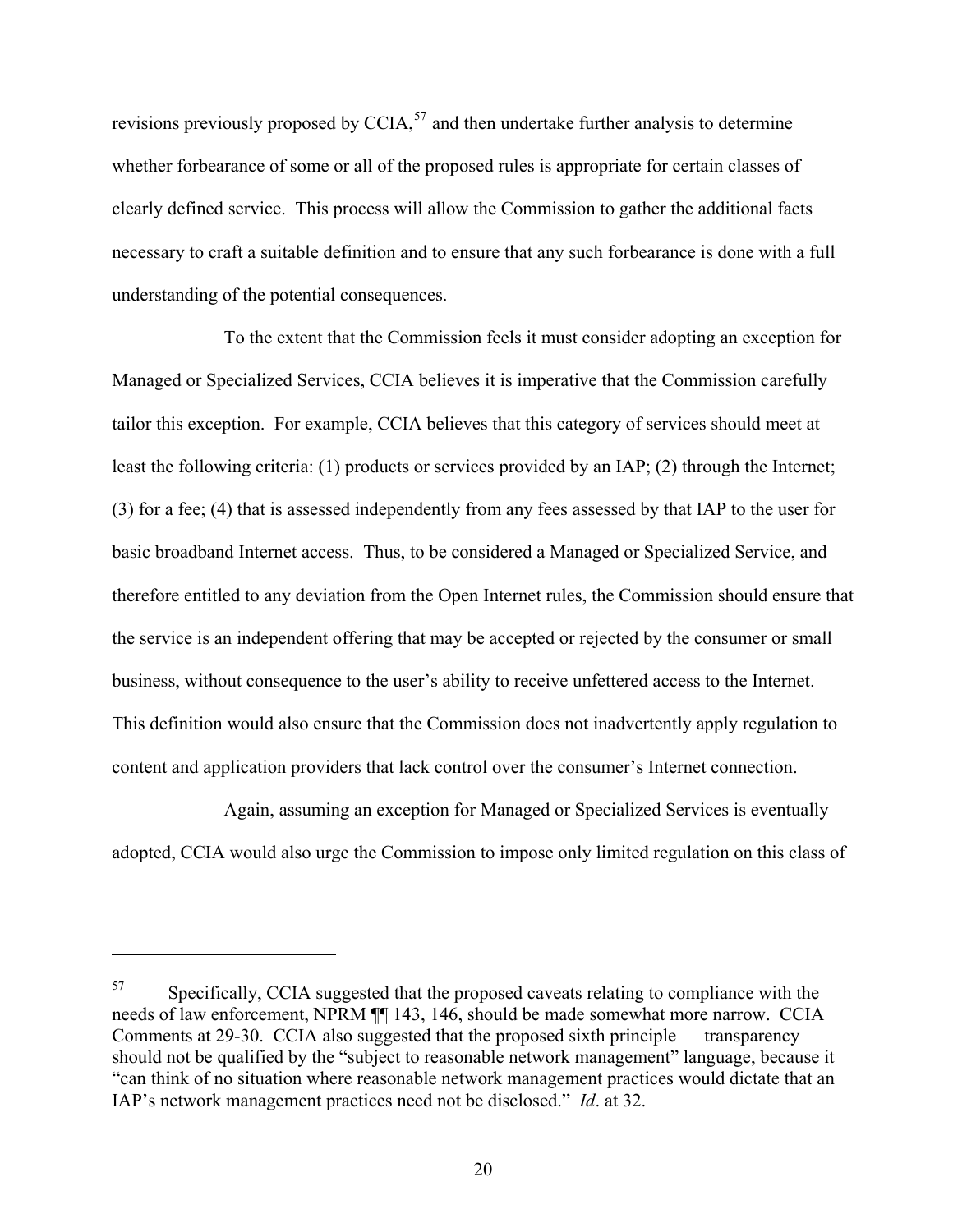services under its Title I authority.<sup>[58](#page-22-1)</sup> Namely, the Commission should confirm that its nondiscrimination principle applies to an IAP's provision of a Managed or Specialized Service. In other words, an IAP should not be permitted to discriminate, through "reasonable network management" principles or otherwise, in favor of its Managed or Specialized Services.<sup>[59](#page-22-0)</sup> Thus, to the extent that an IAP offers, for example, affiliated one-way video or VoIP services, those products should not receive preferential treatment by the IAP or be prioritized in a manner that is different from equivalent third-party applications.

In addition, CCIA believes that imposing a transparency requirement on Managed or Specialized Services is also warranted. For example, to the extent that the Commission endorses the use of tiered pricing structures — in which consumers who use more bandwidth pay a premium — a transparency requirement may be necessary to protect consumers. Consider, for example, a hypothetical IAP who creates a tiered pricing model and offers a Managed or Specialized Service in the form of subscription-based video download service. Under this scenario, the IAP would not be incentivized to provide its video download service in the most efficient, lowest bandwidth-consuming manner possible. Rather, for those consumers who would

<span id="page-22-1"></span><sup>58</sup> The Commission has already held that it has jurisdiction over certain IP-enabled applications, such as VoIP services. *See IP-Enabled Services, E911 Requirements for IP-Enabled Service Providers,* First Report and Order and Notice of Proposed Rulemaking, 20 FCC Rcd. 10245, ¶¶ 26-35 (2005) (discussing the Commission's Title I authority over VoIP applications). CCIA believes that reclassifying broadband Internet access service to fall within Title II and codifying the Open Internet principles, is but minor additional regulation that is within the Commission's authority to effectuate Congress's stated goals.

<span id="page-22-0"></span><sup>59</sup> GN Docket No. 09-191, Sling Media, Inc. Comments at 1-2 (Jan. 14, 2010) ("To preserve openness and accessibility, network operators should not be permitted to deny subscribers access to desirable applications under the guise of network management, while at the same time allowing more bandwidth-intensive applications that are financially tied to a carrier with featured status."); GN Docket No. 09-191, Sony Elecs. Comments at 6 (Jan. 14, 2010) (". . . the Commission should clarify that any non-discrimination requirement extends beyond pricing limitations to encompass economic, contractual, or other conduct by an Internet access provider that has the same effect of limiting consumer demand for or access to Internet bandwidth.").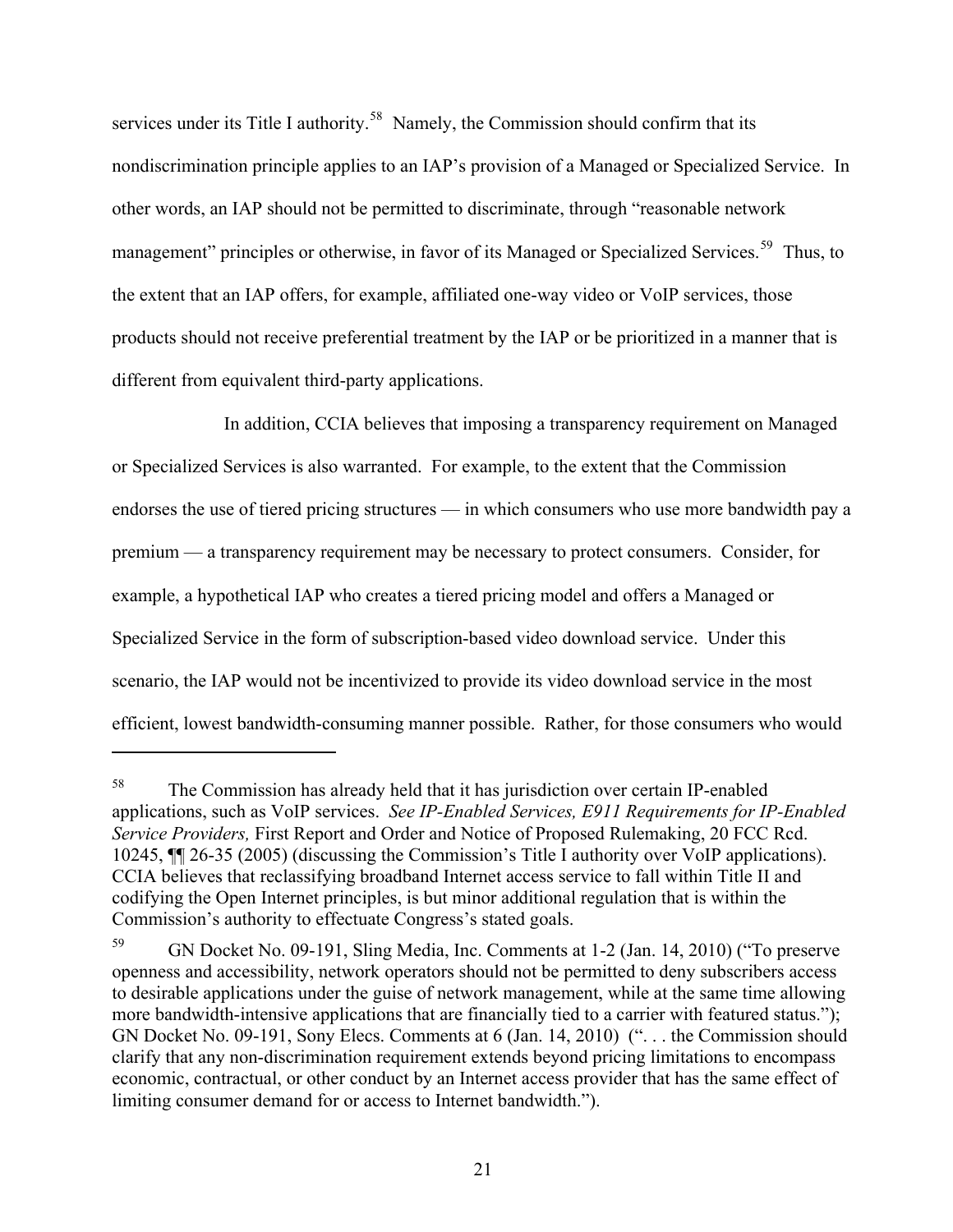be required to pay a premium for using excessive bandwidth, the IAP would have a reverse incentive to cause the video transmission to be transmitted in a manner that consumes the maximum possible bandwidth. Thus, the IAP would benefit twice — first through the sale of the subscription and then by triggering increased usage fees for the consumer. Similar detrimental outcomes could result if Managed or Specialized Services are placed completely outside of the Open Internet rules. Such an outcome is certainly not aligned with the Commission's goal of promoting ubiquitous and affordable access to broadband.

In order to ensure that consumers receive the maximum benefit for their Internet dollar, the Commission must guard against allowing IAPs to bypass the goals of the NPRM through a broad exemption for Managed or Specialized Services. The Commission should require IAPs that offer Managed or Specialized Services must provide consumers with adequate information about the services to enable those consumers to make informed choices.

## **III. THE COMMISSION SHOULD NEITHER ENCOURAGE NOR DEPUTIZE INTERNET ACCESS PROVIDERS TO GENERALLY ENFORCE PRIVATE RIGHTS OR PUBLIC LAW**

Certain rightsholder representatives, including the Motion Picture Association of America ("MPAA") and the Recording Industry Association of America ("RIAA"), urge the FCC to "encourage" IAPs to refuse to transmit copyrighted material "if the transfer of that material would violate applicable laws,"<sup>[60](#page-23-1)</sup> claiming that "perfection is not required" when IAPs are deputized to be law enforcers.<sup>[61](#page-23-0)</sup> The risks of imperfect public law enforcement by a private duopoly would be significant. If network management is construed to include generalized,

<span id="page-23-1"></span><sup>60</sup> GN Docket No. 09-191, MPAA Comments at 11 (Jan. 14, 2010).

<span id="page-23-0"></span><sup>61</sup> GN Docket No. 09-191, RIAA Comments at 13 (Jan. 14, 2010).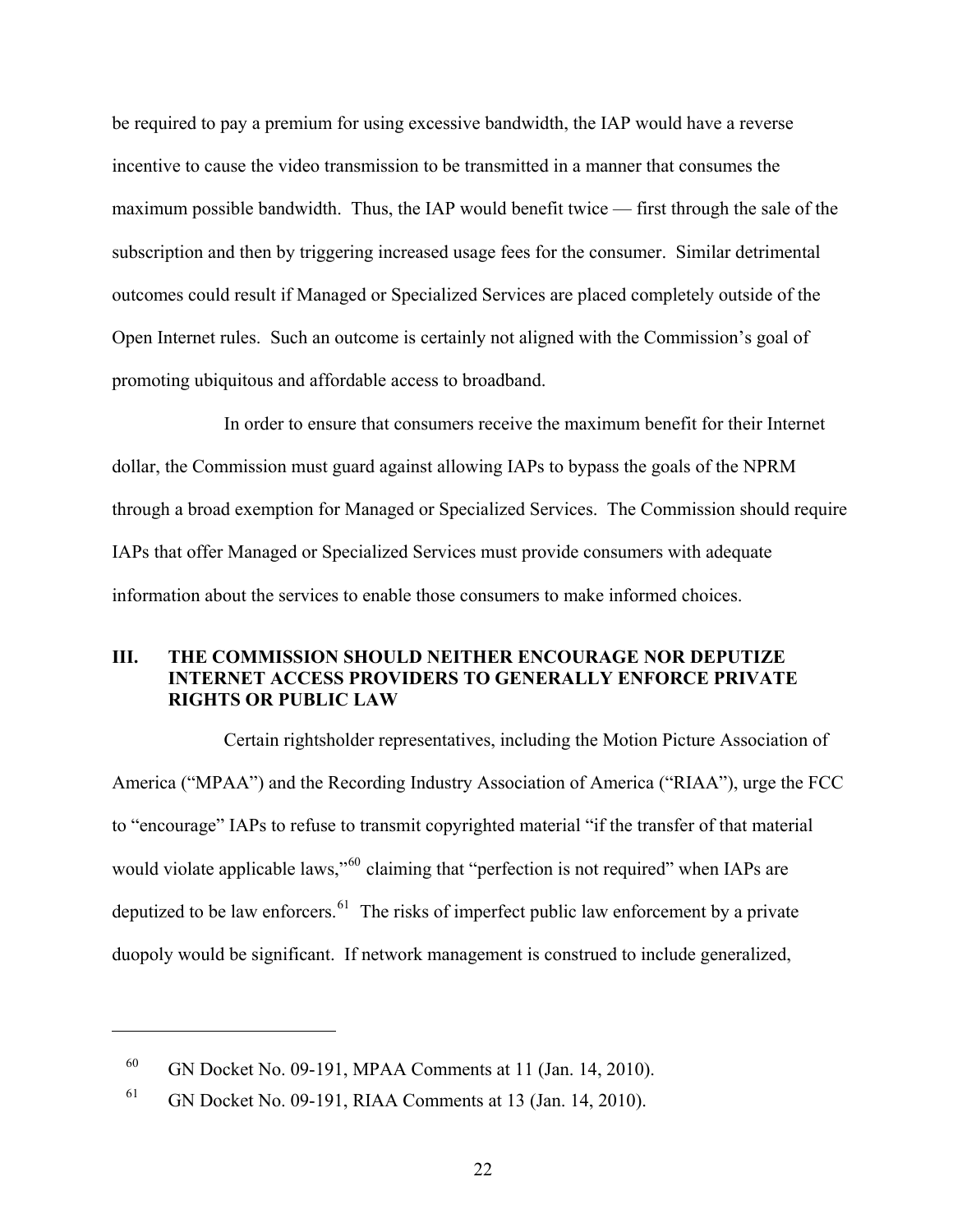proactive law enforcement, IAPs may block important speech and commerce based on ill-informed or improperly motivated accusations.

While requests to deputize IAPs are justified largely by the example of P2P file sharing, there is no indication that the proposed law enforcement would be limited to P2P. Would a broadband provider be permitted, for example, to block Web users from viewing any version of the iconic three-color "Obama HOPE" painting, based upon Associated Press allegations that artist Shepard Fairey infringed a (claimed) AP copyright by using an AP photograph as the inspiration for his work?<sup>[62](#page-24-1)</sup> The notion of IAPs as providers of quasi-judicial injunctive relief against any and all Web content raises troubling prospects of suppressing lawful speech, perhaps even that of the U.S. Government. If a trial court were to subsequently find that Fairey's HOPE painting infringed an AP photo, could a broadband provider block even the Smithsonian's reproduction of the Obama portrait (which now hangs in the National Portrait Gallery), on the Smithsonian website?<sup>[63](#page-24-2)</sup> It is unclear how far the IAP's entitlement to block would extend. Could it block representations of the painting in news stories covering the copyright dispute? Could it block a distance education copyright class where the picture served as an exam question? Although undoubtedly protected by Section 107 of the Copyright Act, each use might be argued to be an unlawful transmission.

If the litmus test for discrimination were alleged unlawfulness, an IAP might also discriminate, in federal circuits not bound by the Second Circuit's decision in the *Cartoon Network v. Cablevision* dispute,<sup>[64](#page-24-0)</sup> against data provided to TiVo-like DVR devices on the basis that the

<span id="page-24-1"></span><sup>62</sup> Erik Larson, *AP Sues Artist Over Obama 'Hope' Image Copyright*, Bloomberg (Mar. 11, 2010), *available at* http://www.bloomberg.com/apps/news?pid=20601120&sid= aO7SgiQqGWuc&refer=muse.

<span id="page-24-2"></span><span id="page-24-0"></span><sup>63</sup> *Id.*; *see also Now on View: Portrait of President Barack Obama by Shepard Fairey*, NATIONAL PORTRAIT GALLERY, *available at* http://www.npg.si.edu/collection/obamaportrait.html.

<sup>64</sup> *Cartoon Network LP LLP v. CSC Holdings, Inc*., 536 F.3d 121 (2d Cir. 2008).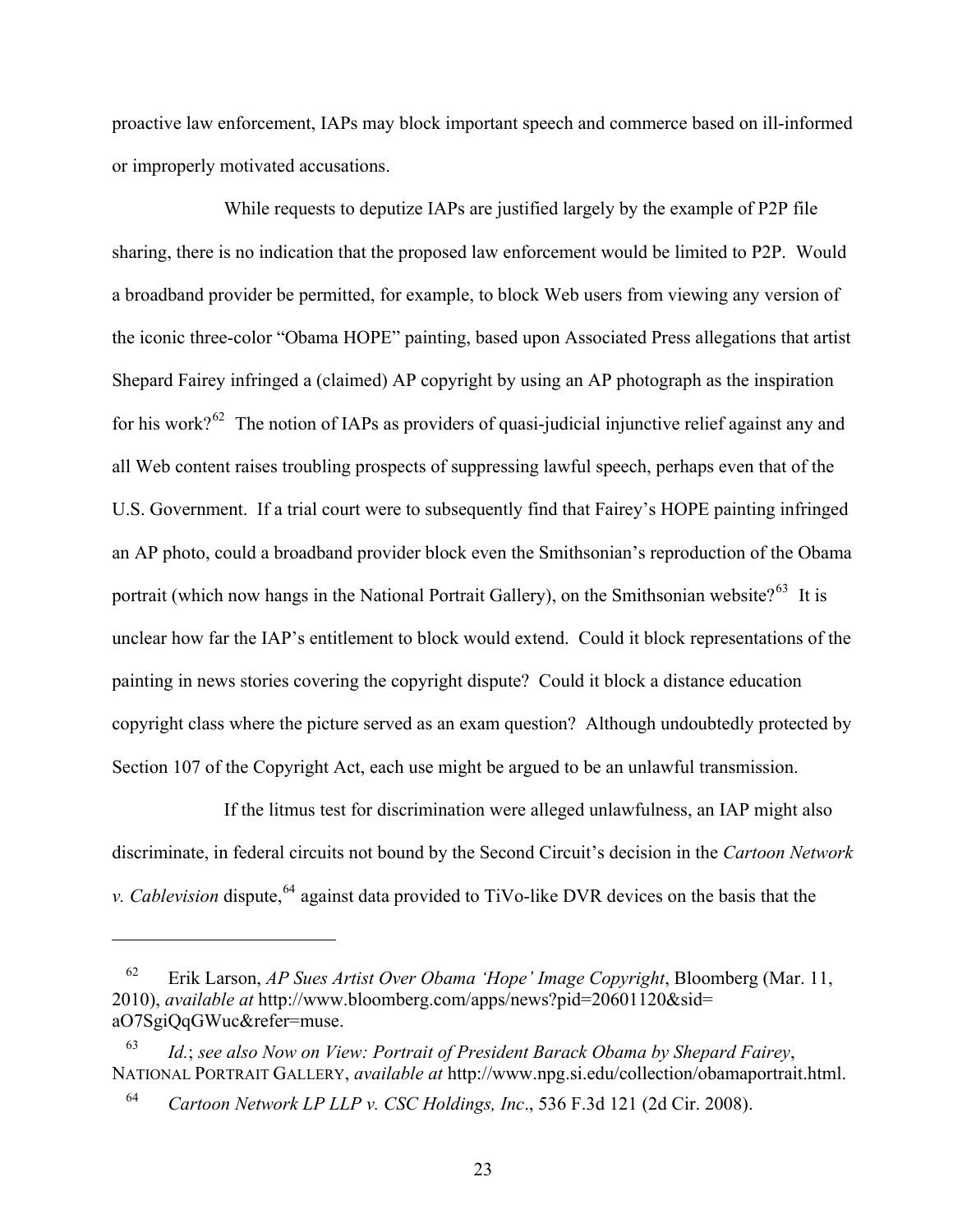devices enable users to engage in conduct that a federal court might find to infringe federal copyright.[65](#page-25-1) This might be particularly attractive if the service competes with a similar offering made by the IAP.

Alternatively an IAP might elect to block targeted political satire sites, such as 'glennbeckrapedandmurderedayounggirlin1990.com', on the basis that the domain violated intellectual property rights of publicity or defamed the character of conservative pundit Glenn Beck.<sup>[66](#page-25-2)</sup> Although a dispute resolution panel of the World Intellectual Property Organization (WIPO) cleared the domain registrant of cybersquatting charges, finding that the satire site was unlikely to confuse Internet users,  $67$  state or federal trademark claims might have been alleged against the site.

<span id="page-25-1"></span> $65$  Disruptive technologies are frequently tarred with the brush of unlawfulness. Before it was blessed by the Supreme Court in *Sony Corp. v. Universal City Studios*, using a VCR was famously equated to murder by an industry representative in a Congressional hearing. *See* Nate Anderson, *100 Years of Big Content Fearing Technology — In Its Own Words*, ARS TECHNICA (Oct. 11, 2009), *available at* http://arstechnica.com/tech-policy/news/2009/10/100-years-of-big-contentfearing-technologyin-its-own-words.ars. For similar reasons, certain rightsholders attempt to mislead the Commission that infringement is "theft," notwithstanding the fact that a majority of the Supreme Court has ruled that "interference with copyright does not easily equate with theft, conversion, or fraud. … The infringer invades a statutorily defined province… [b]ut he does not assume physical control over the copyright; nor does he wholly deprive its owner of its use." *Dowling v. United States*, 473 U.S. 207, 217-18 (1985) (citations omitted).

<span id="page-25-2"></span><sup>66</sup> Nate Anderson, *Can a Mere Domain Name Be Defamation? Glenn Beck Says Yes*, ARS TECHNICA (Sept. 9, 2009), *available at* http://arstechnica.com/tech-policy/news/2009/09/can-amere-domain-name-be-defamation-glenn-beck-says-yes.ars; Eriq Gardner, *Glenn Beck Satire Site Fights Back*, ADWEEK (Sept. 29, 2009), *available at* http://www.adweek.com/aw/content\_ display/news/agency/e3i49ed8b00bbe771aa3d0035e57251257f.

<span id="page-25-0"></span><sup>67</sup> *Mercury Radio Arts, Inc. and Glenn Beck v. Isaac Eiland-Hall*, WIPO Case No. D2009- 1182, Oct. 29, 2009, *available at* http://www.wipo.int/amc/en/domains/decisions/html/ 2009/d2009-1182.html; *see also* Chloe Albanesius, *WIPO Rules in Favor of Glenn Beck Parody Site*, PC MAGAZINE (Nov. 6, 2009), *available at* http://www.pcmag.com/article2/ 0,2817,2355560,00.asp.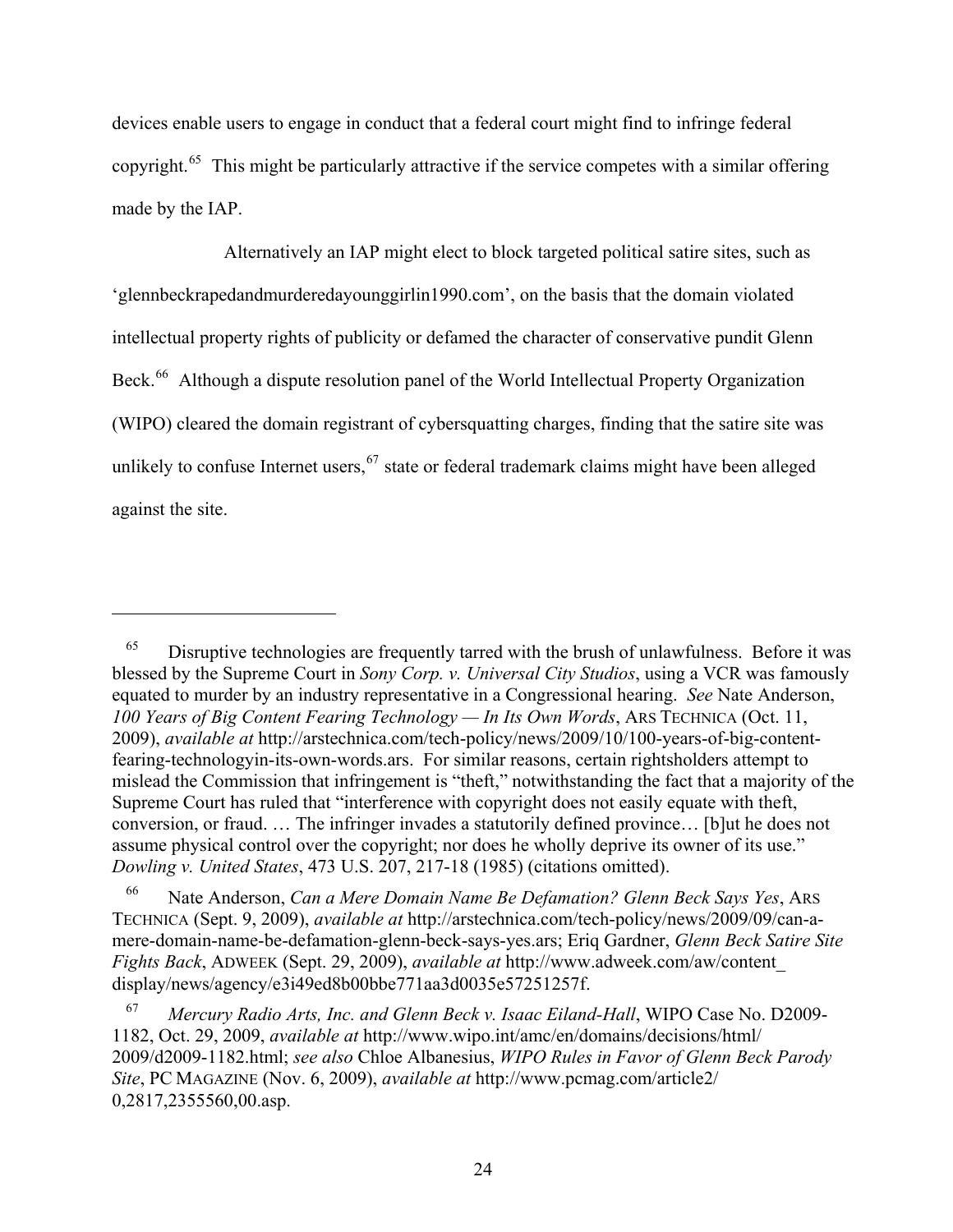Indeed, if discrimination is permitted against any allegedly "unlawful" activity, then discrimination may extend well beyond IP rights infringement. Would IAPs be permitted to block access to any website that it deemed or that a user alleged to violate the FTC Act (15 U.S.C. §§ 41- 58), for engaging in "unfair or deceptive acts or practices in or affecting commerce," or to violate local obscenity standards? In each case, the underlying behavior or content may be, in a broad and indefinite sense, alleged to be "unlawful." Such an allegation may come from a party benefiting from its suppression — perhaps even the IAP itself.

On occasion, Congress has explicitly directed IAPs to respond to law enforcement requests. In the nearly unique case of the Digital Millennium Copyright Act (DMCA), Congress encouraged IAPs to respond to private entities' requests for relief relating to the Copyright Act, albeit with safeguard provisions giving users an opportunity to be heard as well as ensuring rightsholder accountability for any misrepresentations.<sup>[68](#page-26-0)</sup> Rarely, if ever, has Congress deputized IAPs to proactively adjudicate and enforce laws of the United States — much less all of them *at one time*. The Commission should decline invitations to venture down this road.

<span id="page-26-0"></span><sup>68</sup>Notwithstanding the fact that DMCA compliance is voluntary, Congress acknowledged and took precautions against abuse of the DMCA by purported rightsholders who would misrepresent rights in order to suppress the speech of another. *See* 17 U.S.C. § 512(c) & (f).